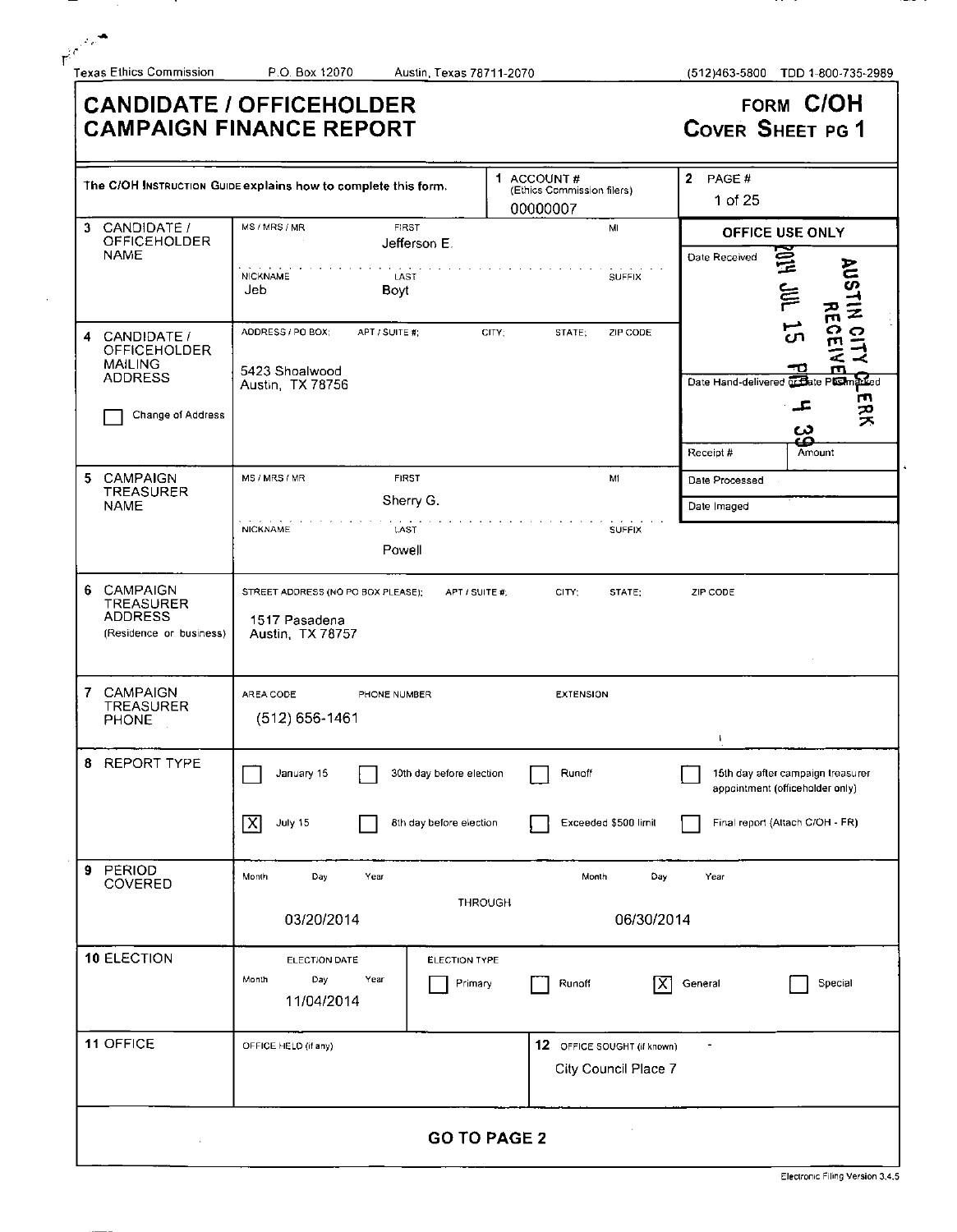**Burney** 

Texas Ethics Commission P.O. Box 12070 Austin, Texas 78711-2070 (512)463-5800 TDD 1-800-735-2989

# **CANDIDATE / OFFICEHOLDER REPORT: SUPPORT & TOTALS**

# **FORM C/OH COVER SHEET PG 2**

| 13 C/OH NAME Boyt, Jefferson E.                      |                                                                                                     |                                                                                                                                                                                                                                                                                                                                                      | 14 ACCOUNT#<br>00000007                | (Ethics Commission filers) |
|------------------------------------------------------|-----------------------------------------------------------------------------------------------------|------------------------------------------------------------------------------------------------------------------------------------------------------------------------------------------------------------------------------------------------------------------------------------------------------------------------------------------------------|----------------------------------------|----------------------------|
| <b>15 NOTICE</b><br><b>FROM</b>                      |                                                                                                     | This box is for notice of political expenditures by political committees to support the candidate / officeholder. These expenditures may<br>have been made without the candidate's or officeholder's knowledge or consent. Candidates and officeholders are required to report this<br>information only if they receive notice of such expenditures. |                                        |                            |
| <b>POLITICAL</b><br>COMMITTEE(S)                     | <b>COMMITTEE TYPE</b>                                                                               | <b>COMMITTEE NAME</b>                                                                                                                                                                                                                                                                                                                                |                                        |                            |
| <b>COMMITTEE ADDRESS</b><br><b>GENERAL</b>           |                                                                                                     |                                                                                                                                                                                                                                                                                                                                                      |                                        |                            |
|                                                      | <b>SPECIFIC</b>                                                                                     | <b>COMMITTEE CAMPAIGN TREASURER NAME</b>                                                                                                                                                                                                                                                                                                             |                                        |                            |
| additional pages                                     |                                                                                                     | COMMITTEE CAMPAIGN TREASURER ADDRESS                                                                                                                                                                                                                                                                                                                 |                                        |                            |
| <b>16 CONTRIBUTION</b><br><b>TOTALS</b>              | $\mathbf{1}$ .                                                                                      | TOTAL POLITICAL CONTRIBUTIONS OF \$50 OR LESS (OTHER THAN<br>PLEDGES, LOANS, OR GUARANTEES OF LOANS), UNLESS ITEMIZED                                                                                                                                                                                                                                | \$                                     | 1,755.00                   |
|                                                      | 2.                                                                                                  | TOTAL POLITICAL CONTRIBUTIONS<br>(OTHER THAN PLEDGES, LOANS, OR GUARANTEES OF LOANS)                                                                                                                                                                                                                                                                 | \$                                     | 20,338.99                  |
| <b>EXPENDITURE</b><br><b>TOTALS</b>                  | 3.<br>TOTAL POLITICAL EXPENDITURES OF \$100 OR LESS, UNLESS ITEMIZED.                               |                                                                                                                                                                                                                                                                                                                                                      |                                        | 68.89                      |
|                                                      | 4.                                                                                                  | TOTAL POLITICAL EXPENDITURES                                                                                                                                                                                                                                                                                                                         | S                                      | 5,330.47                   |
| <b>CONTRIBUTION</b><br><b>BALANCE</b>                | 5.                                                                                                  | TOTAL POLITICAL CONTRIBUTIONS MAINTAINED AS OF THE<br>LAST DAY OF THE REPORTING PERIOD                                                                                                                                                                                                                                                               | \$                                     | 20,399.59                  |
| <b>OUTSTANDING</b><br><b>LOAN TOTALS</b>             | 6.<br>TOTAL PRINCIPAL AMOUNT OF ALL OUTSTANDING LOANS AS OF THE<br>LAST DAY OF THE REPORTING PERIOD |                                                                                                                                                                                                                                                                                                                                                      |                                        | 0.00                       |
| <b>17 AFFIDAVIT</b>                                  | SUSAN C. HARRY<br>Notary Public, State of Texas<br>My Commission Expires<br>May 16, 2015            | I swear, or affirm, under penalty of perjury, that the accompanying report<br>is true and correct and includes all information required to be reported by<br>me under Title 15, Election Code.                                                                                                                                                       |                                        |                            |
|                                                      | AFFIX NOTARY STAMP / SEAL ABOVE                                                                     |                                                                                                                                                                                                                                                                                                                                                      | Signature of Cardidate or Officeholder |                            |
| Sworn to and subscribed before me, by the said<br>of |                                                                                                     | efferson<br>to certify which, witness my hand and seal of office.                                                                                                                                                                                                                                                                                    | this the                               | day                        |
|                                                      | stering oa                                                                                          | Print name of officer administering oath                                                                                                                                                                                                                                                                                                             | Title of officer administering oath    |                            |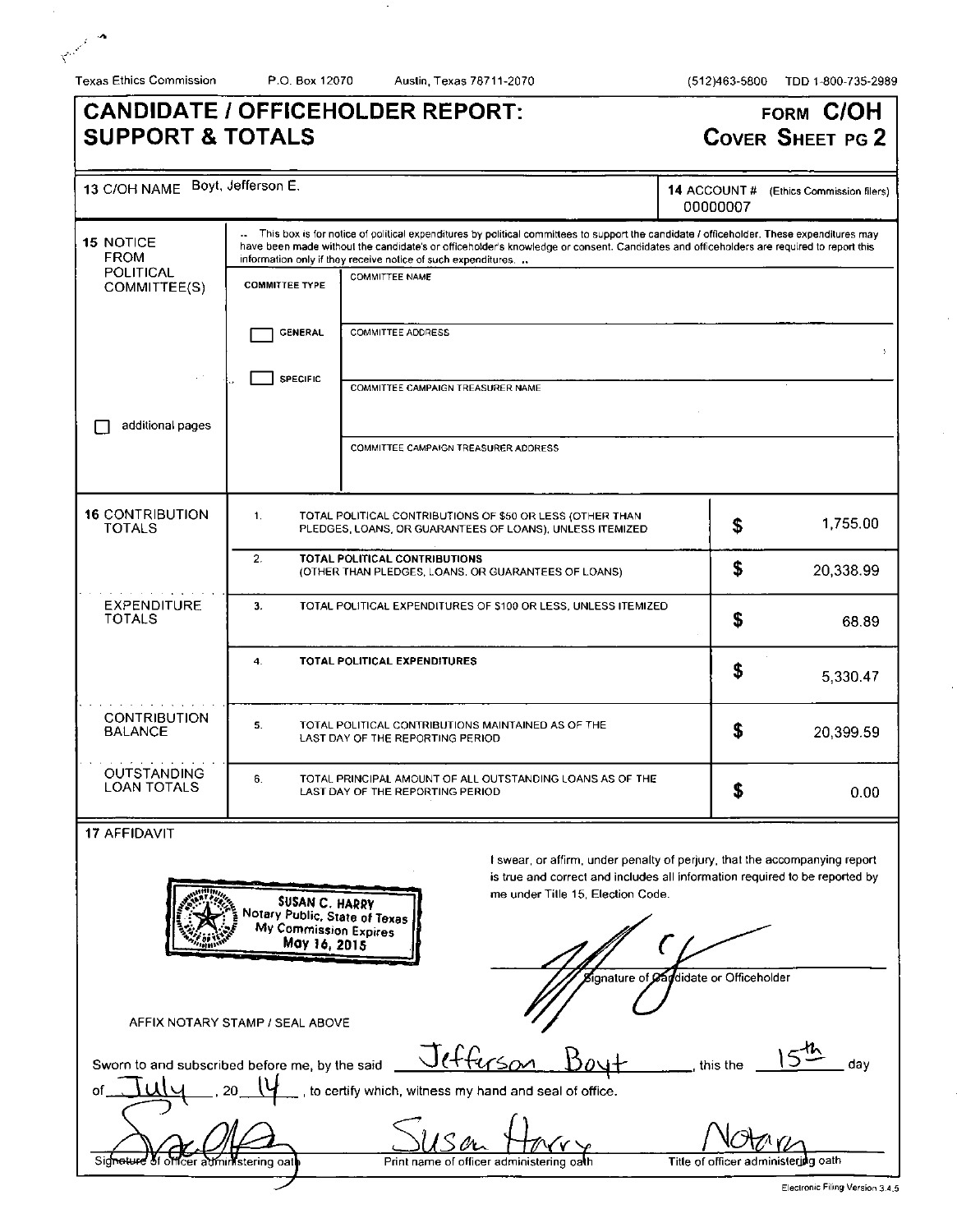## **POLITICAL CONTRIBUTIONS OTHER THAN PLEDGES OR LOANS**

| <b>SCHEDULE A</b> |  |
|-------------------|--|
|-------------------|--|

 $\sim$ 

---

|              | The INSTRUCTION GUIDE explains how to complete this form.                                   |                                                              | 1 PAGE $#$                       | Schedule: 1/18 Report: 3/25                               |
|--------------|---------------------------------------------------------------------------------------------|--------------------------------------------------------------|----------------------------------|-----------------------------------------------------------|
| 2 FILER NAME | Boyt, Jefferson E.                                                                          |                                                              | 3 ACCOUNT#<br>00000007           | (Ethics Commission filers)                                |
| 4<br>Date    | 5 Full name of contributor   out-of-state PAC (ID#<br>Abell, William                        |                                                              | 7 Amount of<br>contribution (\$) | -8<br>In-kind contribution<br>description (if applicable) |
| 06/19/2014   | 6 Contributor address:<br>City; State; Zip Code<br>1607 Ken Ave<br>Austin, TX 78704-1424    |                                                              | \$350.00                         |                                                           |
|              |                                                                                             |                                                              |                                  | (If travel outside of Texas, complete Schedule T)         |
| 9<br>Owner   | Principal occupation / Job title (See Instructions)                                         | 10 Employer (See Instructions)<br><b>Bicycle Sports Shop</b> |                                  |                                                           |
| Date         | out-of-state PAC (ID#<br>Full name of contributor<br>Adams, Jim                             |                                                              | Amount of<br>contribution (\$)   | In-kind contribution<br>description (if applicable)       |
| 06/25/2014   | City; State; Zip Code<br>Contributor address;<br>515 Congress Ave<br>Ste 1600               |                                                              | \$100.00                         |                                                           |
|              | Austin, TX 78701-3505                                                                       |                                                              |                                  |                                                           |
|              |                                                                                             |                                                              |                                  | (If travel outside of Texas, complete Schedule T)         |
|              | Principal occupation / Job title (See Instructions)                                         | Employer (See Instructions)                                  |                                  |                                                           |
| Date         | Full name of contributor<br>$\Box$ out-of-state PAC (ID#<br>Ahmadi, Sean                    |                                                              | Amount of<br>contribution (\$)   | In-kind contribution<br>description (if applicable)       |
| 05/20/2014   | Contributor address:<br>City; State; Zip Code<br>7200 Moon Rock Rd<br>Austin, TX 78739-2232 |                                                              | \$100.00                         |                                                           |
|              |                                                                                             |                                                              |                                  | (If travel outside of Texas, complete Schedule T)         |
|              | Principal occupation / Job title (See Instructions)                                         | <b>Employer (See Instructions)</b>                           |                                  |                                                           |
| Date         | $\Box$ out-of-state PAC (ID#<br>Full name of contributor<br>Beall, Jonathan                 |                                                              | Amount of<br>contribution (\$)   | In kind contribution<br>description (if applicable)       |
| 06/29/2014   | City; State; Zip Code<br>Contributor address;<br>2503 Flora Cv<br>Austin, TX 78746-6902     |                                                              | \$100.00                         |                                                           |
|              |                                                                                             |                                                              |                                  | (If travel outside of Texas, complete Schedule T)         |
|              | Principal occupation / Job title (See Instructions)                                         | Employer (See Instructions)                                  |                                  |                                                           |
| Date         | out-of-state PAC (ID#<br>Full name of contributor<br>Bernard, Jim                           |                                                              | Amount of<br>contribution (\$)   | In-kind contribution<br>description (if applicable)       |
| 06/27/2014   | City; State; Zip Code<br>Contributor address;<br>7140 Chimney Cors<br>Austin, TX 78731-2100 |                                                              | \$100.00                         |                                                           |
|              |                                                                                             |                                                              |                                  | (If travel outside of Texas, complete Schedule T)         |
|              | Principal occupation / Job title (See Instructions)                                         | <b>Employer (See Instructions)</b>                           |                                  |                                                           |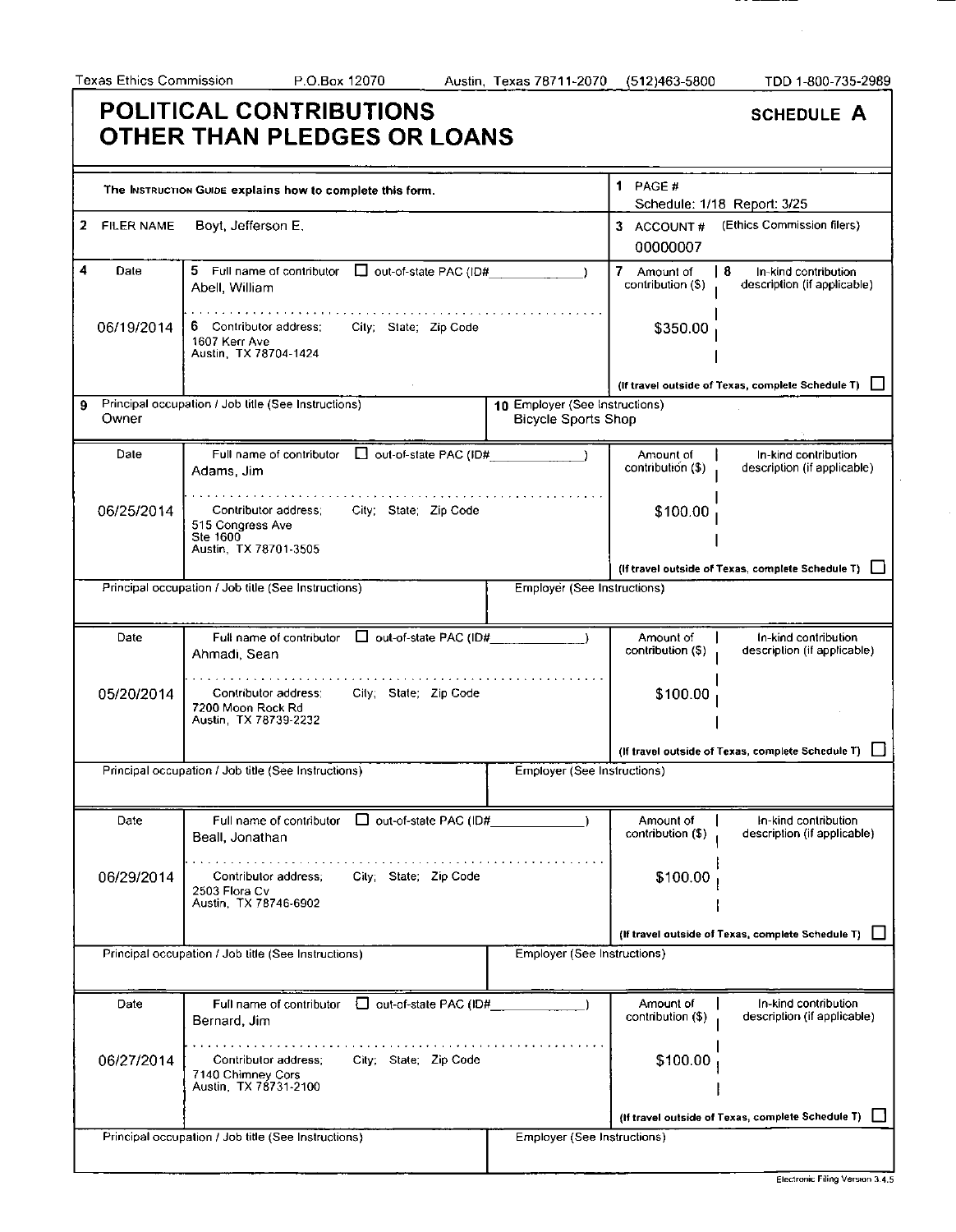|                                | POLITICAL CONTRIBUTIONS<br>OTHER THAN PLEDGES OR LOANS                                          |                                                            |                                      | <b>SCHEDULE A</b>                                          |
|--------------------------------|-------------------------------------------------------------------------------------------------|------------------------------------------------------------|--------------------------------------|------------------------------------------------------------|
|                                | The INSTRUCTION GUIDE explains how to complete this form.                                       |                                                            | 1 PAGE $#$                           | Schedule: 2/18 Report: 4/25                                |
| 2<br>FILER NAME                | Boyt, Jefferson E.                                                                              |                                                            | 3 ACCOUNT#<br>00000007               | (Ethics Commission filers)                                 |
| 4<br>Date                      | 5.<br>Full name of contributor<br>out-of-state PAC (ID#<br>Betts, Charles                       |                                                            | 7.<br>Amount of<br>contribution (\$) | l 8<br>In-kind contribution<br>description (if applicable) |
| 05/20/2014                     | Contributor address:<br>City; State; Zip Code<br>14741 Arrowhead Dr<br>Volente, TX 78641-9122   |                                                            | \$250.00                             |                                                            |
|                                |                                                                                                 |                                                            |                                      | (If travel outside of Texas, complete Schedule T)          |
| 9<br><b>Executive Director</b> | Principal occupation / Job title (See Instructions)                                             | 10 Employer (See Instructions)<br>Downtown Austin Alliance |                                      |                                                            |
| Date                           | $\Box$ out-of-state PAC (ID#<br>Full name of contributor<br>Betts, Sylvia                       |                                                            | Amount of<br>contribution (\$)       | In-kind contribution<br>description (if applicable)        |
| 06/30/2014                     | Contributor address:<br>City; State: Zip Code<br>14741 Arrowhead Dr<br>Volente, TX 78641-9122   |                                                            | \$200.00                             |                                                            |
|                                |                                                                                                 |                                                            |                                      | (If travel outside of Texas, complete Schedule T)          |
| retired                        | Principal occupation / Job title (See Instructions)                                             | Employer (See Instructions)<br>none                        |                                      |                                                            |
| Date                           | out-of-state PAC (ID#<br>Full name of contributor<br>Blankenship, Ginger                        |                                                            | Amount of<br>contribution (\$)       | In-kind contribution<br>description (if applicable)        |
| 06/18/2014                     | City; State; Zip Code<br>Contributor address;<br>5209 Rambling Range<br>Austin, TX 78727-6641   |                                                            | \$100.00                             |                                                            |
|                                |                                                                                                 |                                                            |                                      | (If travel outside of Texas, complete Schedule T)          |
|                                | Principal occupation / Job title (See Instructions)                                             | Employer (See Instructions)                                |                                      |                                                            |
| Date                           | $\Box$ out-of-state PAC (ID#<br>Full name of contributor<br><b>Blizzard Mike</b>                |                                                            | Amount of<br>contribution (\$)       | In-kind contribution<br>description (if applicable)        |
| 05/20/2014                     | City; State; Zip Code<br>Contributor address:<br>2100 Southern Oaks Dr<br>Austin, TX 78745-2729 |                                                            | \$100.00                             |                                                            |
|                                |                                                                                                 |                                                            |                                      | (if travel outside of Texas, complete Schedule T)          |
|                                | Principal occupation / Job title (See Instructions)                                             | <b>Employer (See Instructions)</b>                         |                                      |                                                            |
| Date                           | $\Box$ out-of-state PAC (ID#<br>Full name of contributor<br>Boyt, 350                           |                                                            | Amount of<br>contribution (\$)       | In-kind contribution<br>description (if applicable)        |
| 05/09/2014                     | City; State; Zip Code<br>Contributor address;<br>PO Box 90127<br>Austin, TX 78709-0127          |                                                            | \$700.00                             |                                                            |
|                                |                                                                                                 |                                                            |                                      |                                                            |
|                                | Principal occupation / Job title (See Instructions)                                             | Employer (See Instructions)                                |                                      | (If travel outside of Texas, complete Schedule T)          |
| Petroleum Landman              |                                                                                                 | <b>BBX Operating, LLC</b>                                  |                                      |                                                            |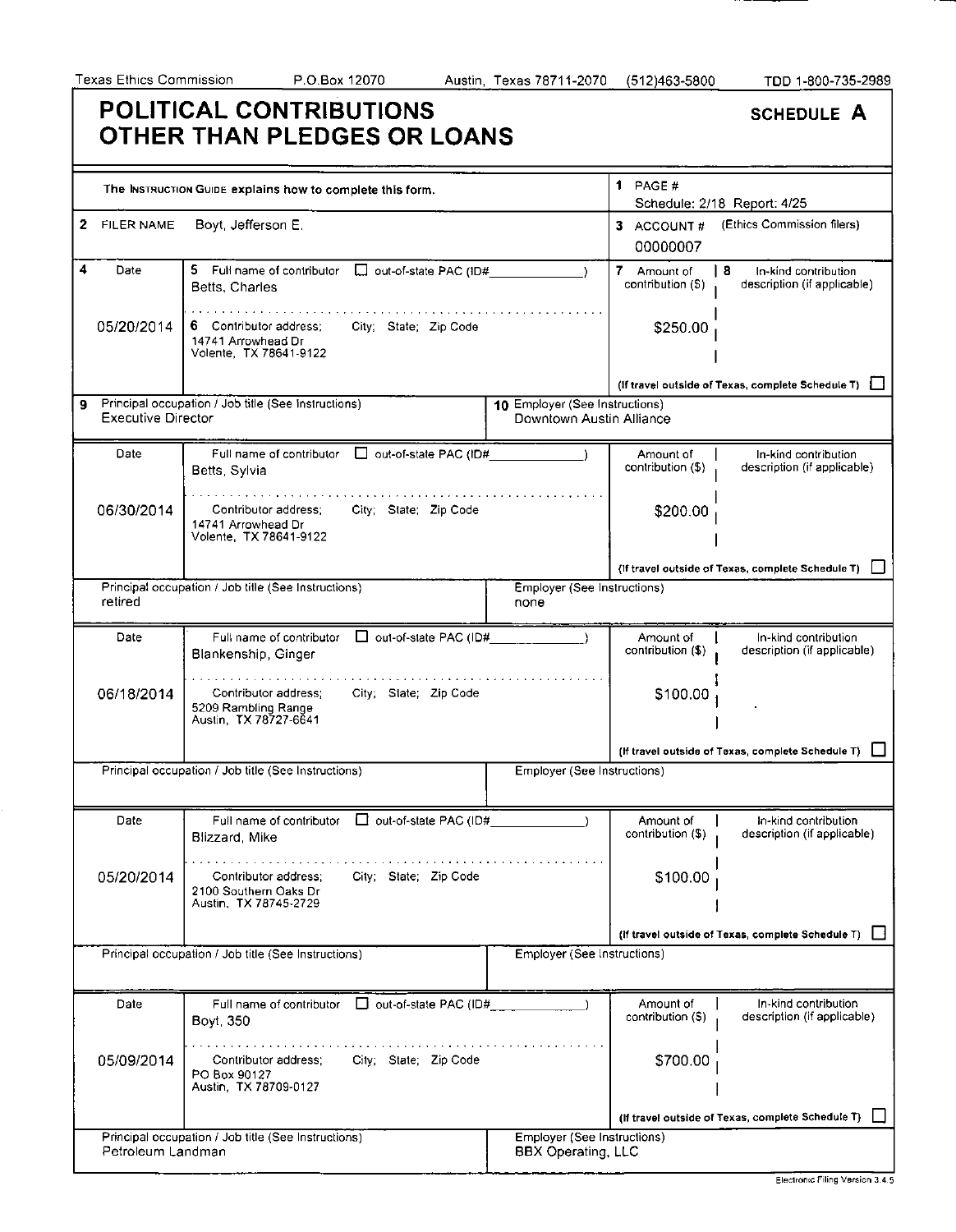#### **POLITICAL CONTRIBUTIONS OTHER THAN PLEDGES OR LOANS**

| <b>SCHEDULE A</b> |  |
|-------------------|--|
|                   |  |

|              |                       | The INSTRUCTION GUIDE explains how to complete this form.                                        |                                                  | 1 PAGE#                          | Schedule: 3/18 Report: 5/25                              |
|--------------|-----------------------|--------------------------------------------------------------------------------------------------|--------------------------------------------------|----------------------------------|----------------------------------------------------------|
| $\mathbf{2}$ | FILER NAME            | Boyt, Jefferson E.                                                                               |                                                  | 3 ACCOUNT#<br>00000007           | (Ethics Commission filers)                               |
| 4            | Date                  | 5 Full name of contributor D out-of-state PAC (ID#<br>Boyt, Elizabeth                            |                                                  | 7 Amount of<br>contribution (\$) | 8<br>In-kind contribution<br>description (if applicable) |
|              | 05/20/2014            | 6 Contributor address;<br>City; State; Zip Code<br>7606 Grove Crest Cir<br>Austin, TX 78736-1902 |                                                  | \$350.00                         |                                                          |
|              |                       |                                                                                                  |                                                  |                                  | (If travel outside of Texas, complete Schedule T)        |
| 9            | retired               | Principal occupation / Job title (See Instructions)                                              | 10 Employer (See Instructions)<br>none           |                                  |                                                          |
|              | Date                  | Full name of contributor □ out-of-state PAC (ID#<br>Boyt, Lila                                   |                                                  | Amount of<br>contribution (\$)   | In-kind contribution<br>description (if applicable)      |
|              | 05/09/2014            | Contributor address:<br>City; State; Zip Code<br>PO Box 90127<br>Austin, TX 78759                |                                                  | \$350.00                         |                                                          |
|              |                       |                                                                                                  |                                                  |                                  | (If travel outside of Texas, complete Schedule T)        |
|              | homemaker             | Principal occupation / Job title (See Instructions)                                              | <b>Employer (See Instructions)</b><br>none       |                                  |                                                          |
|              | Date                  | Full name of contributor □ out-of-state PAC (ID#<br>Boyt, Pat                                    |                                                  | Amount of<br>contribution (\$)   | In-kind contribution<br>description (if applicable)      |
|              | 06/29/2014            | Contributor address:<br>City; State; Zip Code<br>7606 Grove Crest Cir<br>Austin, TX 78736-1902   |                                                  | \$350.00                         |                                                          |
|              |                       |                                                                                                  |                                                  |                                  | (If travel outside of Texas, complete Schedule T)        |
|              | investment management | Principal occupation / Job title (See Instructions)                                              | <b>Employer (See Instructions)</b><br>self       |                                  |                                                          |
|              | Date                  | $\Box$ out-of-state PAC (ID#<br>Full name of contributor<br>Bradford, Christopher                |                                                  | Amount of<br>contribution (\$)   | In kind contribution<br>description (if applicable)      |
|              | 05/29/2014            | Contributor address;<br>City; State; Zip Code<br>2620 Kinney Oaks Ct<br>Austin TX 78704-4974     |                                                  | \$350.00                         |                                                          |
|              |                       |                                                                                                  |                                                  |                                  | (If travel outside of Texas, complete Schedule T)        |
|              |                       | Principal occupation / Job title (See Instructions)<br>governmental affairs consultant           | Employer (See Instructions)<br><b>Coats Rose</b> |                                  |                                                          |
|              | Date                  | out-of-state PAC (ID#<br>Full name of contributor<br>Brown, Page                                 |                                                  | Amount of<br>contribution (\$)   | In-kind contribution<br>description (if applicable)      |
|              | 05/20/2014            | City; State; Zip Code<br>Contributor address;<br>12504 Belcara PI<br>Austin, TX 78732-2363       |                                                  | \$100.00                         |                                                          |
|              |                       |                                                                                                  |                                                  |                                  | (If travel outside of Texas, complete Schedule T)        |
|              |                       | Principal occupation / Job title (See Instructions)                                              | <b>Employer (See Instructions)</b>               |                                  |                                                          |
|              |                       |                                                                                                  |                                                  |                                  |                                                          |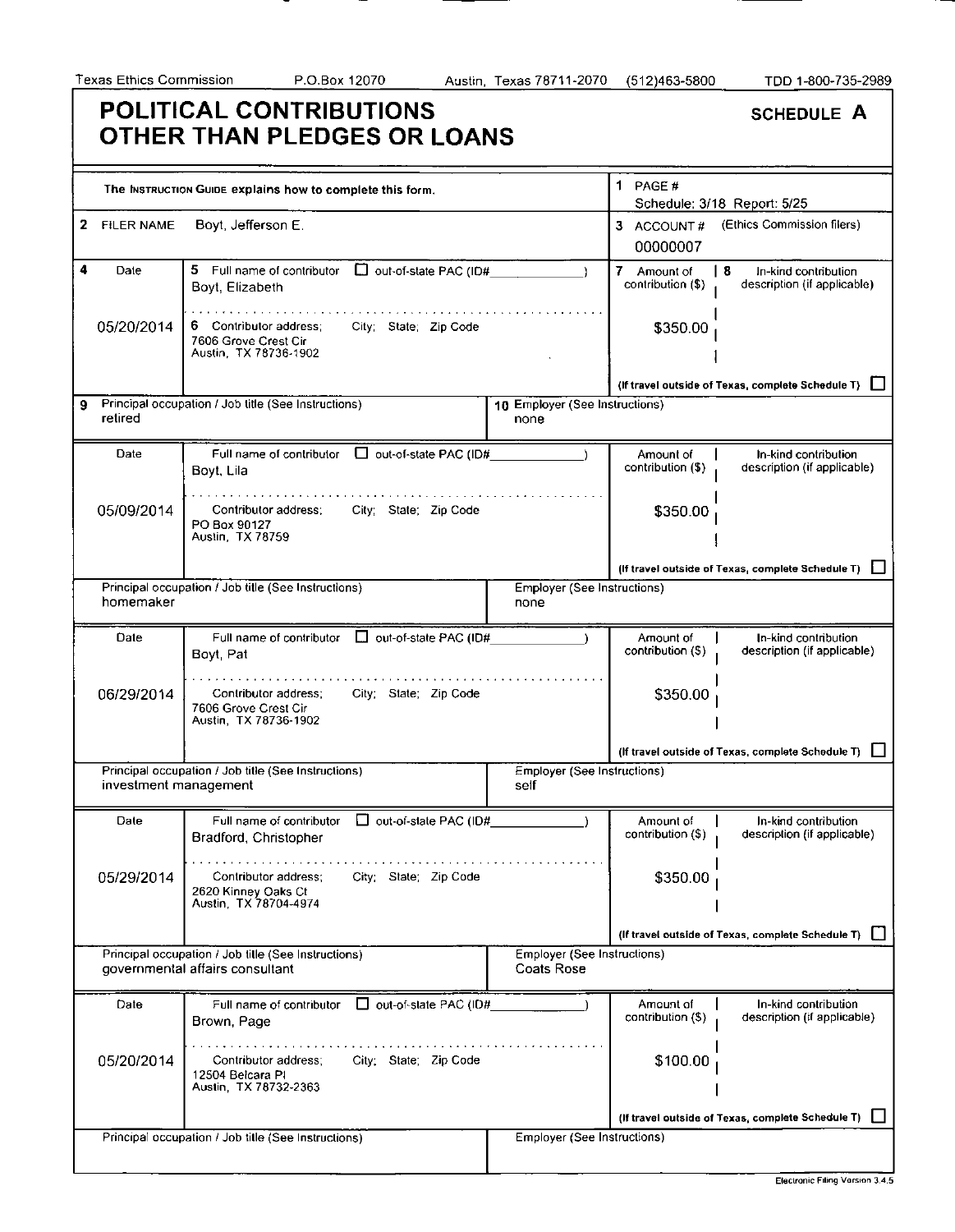$\sim$   $\sim$ 

A.

| Texas Ethics Commission    | P.O.Box 12070                                                                                                 | Austin, Texas 78711-2070                                         | (512)463-5800                    | TDD 1-800-735-2989                                        |
|----------------------------|---------------------------------------------------------------------------------------------------------------|------------------------------------------------------------------|----------------------------------|-----------------------------------------------------------|
|                            | <b>POLITICAL CONTRIBUTIONS</b><br>OTHER THAN PLEDGES OR LOANS                                                 |                                                                  |                                  | <b>SCHEDULE A</b>                                         |
|                            | The INSTRUCTION GUIDE explains how to complete this form.                                                     |                                                                  | 1 PAGE $#$                       | Schedule: 4/18 Report: 6/25                               |
| $\mathbf{2}$<br>FILER NAME | Boyt, Jefferson E.                                                                                            |                                                                  | 3 ACCOUNT#<br>00000007           | (Ethics Commission filers)                                |
| 4<br>Date                  | 5 Full name of contributor   out-of-state PAC (ID#<br>Brunner, Barbary                                        |                                                                  | 7 Amount of<br>contribution (\$) | -8<br>In-kind contribution<br>description (if applicable) |
| 05/16/2014                 | 6 Contributor address:<br>City; State; Zip Code<br>4511 Murietta Ave<br>Unit 8<br>Sherman Oaks, CA 91423-2993 |                                                                  | \$350.00                         |                                                           |
|                            |                                                                                                               |                                                                  |                                  | (If travel outside of Texas, complete Schedule T)         |
| 9                          | Principal occupation / Job title (See Instructions)<br>technology business consultant                         | 10 Employer (See Instructions)<br>self                           |                                  |                                                           |
| Date                       | Full name of contributor   out-of-state PAC (ID#<br>Brunner, Bill                                             |                                                                  | Amount of<br>contribution (\$)   | In-kind contribution<br>description (if applicable)       |
| 05/03/2014                 | Contributor address:<br>City; State; Zip Code<br>2545 SW Terwilliger Blvd<br>#802                             |                                                                  | \$350.00                         |                                                           |
|                            | Portland, OR 97201-6302                                                                                       |                                                                  |                                  | (If travel outside of Texas, complete Schedule T) [       |
| attorney                   | Principal occupation / Job title (See Instructions)                                                           | Employer (See Instructions)<br>self                              |                                  |                                                           |
| Date                       | out-of-state PAC (ID#<br>Full name of contributor<br>Brunner, Jan                                             |                                                                  | Amount of<br>contribution (\$)   | In-kind contribution<br>description (if applicable)       |
| 05/03/2014                 | Contributor address;<br>City; State; Zip Code<br>2545 SW Terwilliger Blvd<br>#802<br>Portland, OR 97201-6302  |                                                                  | \$350.00                         |                                                           |
|                            |                                                                                                               |                                                                  |                                  | (If travel outside of Texas, complete Schedule T)         |
| owner                      | Principal occupation / Job title (See Instructions)                                                           | Employer (See Instructions)<br><b>Brunner Properties</b>         |                                  |                                                           |
| Date                       | Full name of contributor   out-of-state PAC (ID#<br>Bullerman, Julie                                          |                                                                  | Amount of<br>contribution (\$)   | In-kind contribution<br>description (if applicable)       |
| 05/09/2014                 | City; State; Zip Code<br>Contributor address;<br>2011 Meadowridge Dr<br># B<br>Austin, TX 78704-3933          |                                                                  | \$350.00                         |                                                           |
|                            |                                                                                                               |                                                                  |                                  | (If travel outside of Texas, complete Schedule T)         |
|                            | Principal occupation / Job title (See Instructions)                                                           | Employer (See Instructions)                                      |                                  |                                                           |
| IT Director                |                                                                                                               | <b>USA Compression</b>                                           |                                  |                                                           |
| Date                       | □ out-of-state PAC (ID#<br>Full name of contributor<br>Canaday, Jennifer                                      |                                                                  | Amount of<br>contribution (\$)   | In-kind contribution<br>description (if applicable)       |
| 05/20/2014                 | City; State; Zip Code<br>Contributor address:<br>4603 Lantana Holw<br>Austin, TX 78731-3513                   |                                                                  | \$250.00                         |                                                           |
|                            |                                                                                                               |                                                                  |                                  | (If travel outside of Texas, complete Schedule T)         |
| Project Manager            | Principal occupation / Job title (See Instructions)                                                           | Employer (See Instructions)<br><b>Texas Workforce Commission</b> |                                  |                                                           |
|                            |                                                                                                               |                                                                  |                                  |                                                           |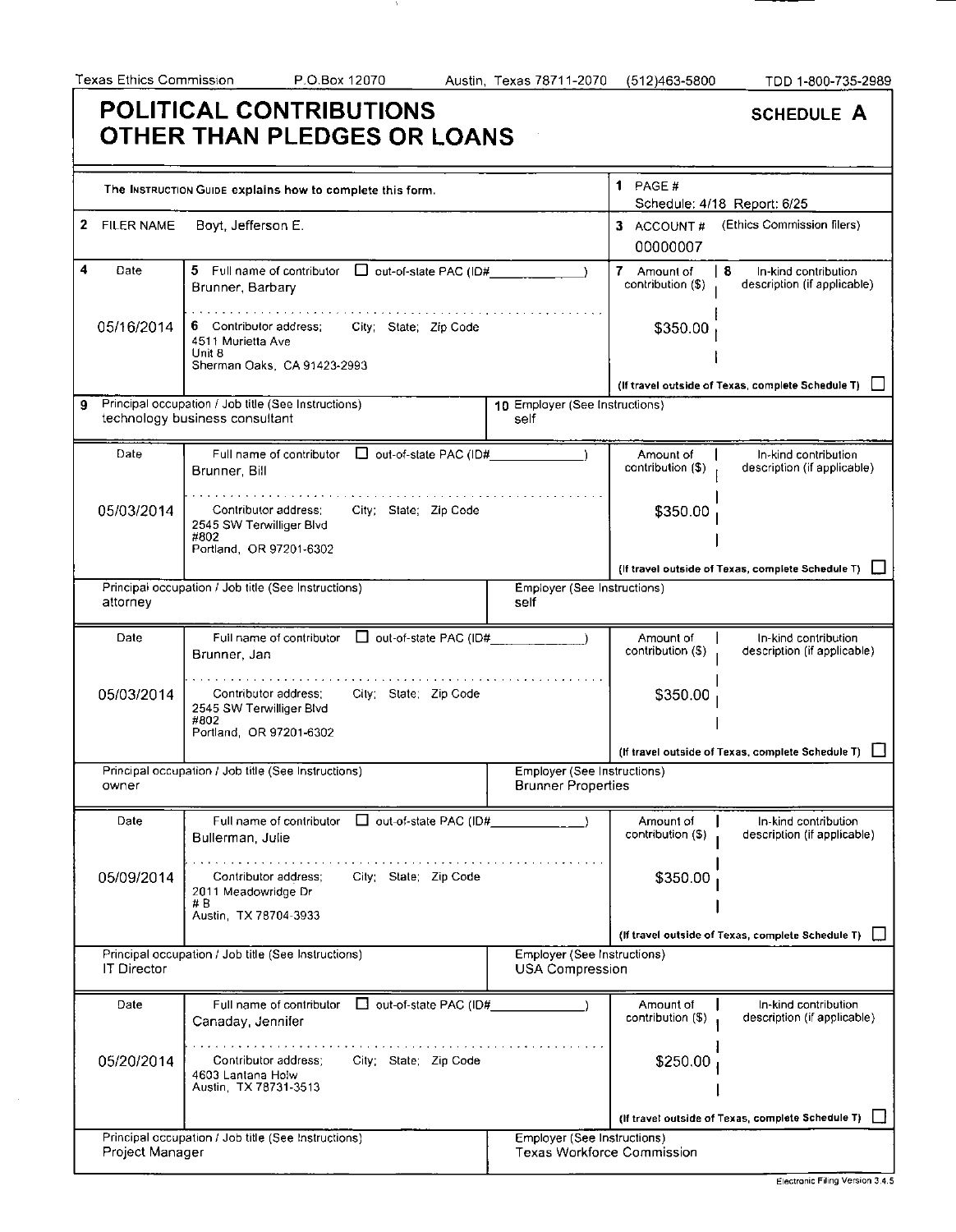<u>—</u>

|                                     | POLITICAL CONTRIBUTIONS<br>OTHER THAN PLEDGES OR LOANS                                        |                                                     |                                      | <b>SCHEDULE A</b>                                        |
|-------------------------------------|-----------------------------------------------------------------------------------------------|-----------------------------------------------------|--------------------------------------|----------------------------------------------------------|
|                                     | The INSTRUCTION GUIDE explains how to complete this form.                                     |                                                     | 1 PAGE $#$                           | Schedule: 5/18 Report: 7/25                              |
| $\mathbf{2}^-$<br><b>FILER NAME</b> | Boyt, Jefferson E.                                                                            |                                                     | 3 ACCOUNT#<br>00000007               | (Ethics Commission filers)                               |
| 4<br>Date                           | 5 Full name of contributor<br>$\Box$ out-of-state PAC (ID#<br>Canaday, Nicholas III           |                                                     | 7.<br>Amount of<br>contribution (\$) | 8<br>In-kind contribution<br>description (if applicable) |
| 05/20/2014                          | 6 Contributor address:<br>City: State: Zip Code<br>4603 Lantana Holw<br>Austin, TX 78731-3513 |                                                     | \$250.00                             |                                                          |
|                                     |                                                                                               |                                                     |                                      | (If travel outside of Texas, complete Schedule T)        |
| attorney                            | Principal occupation / Job title (See Instructions)                                           | 10 Employer (See Instructions)<br>Hanna & Plaut LLP |                                      |                                                          |
| Date                                | $\Box$ out-of-state PAC (ID#<br>Full name of contributor<br>Chevalier, Joi                    |                                                     | Amount of<br>contribution (\$)       | In-kind contribution<br>description (if applicable)      |
| 06/22/2014                          | Contributor address;<br>City; State; Zip Code<br>2600 Pegram Ave<br>Austin, TX 78757-2345     |                                                     | \$100.00                             |                                                          |
|                                     |                                                                                               |                                                     |                                      | (If travel outside of Texas, complete Schedule T)        |
|                                     | Principal occupation / Job title (See Instructions)                                           | Employer (See Instructions)                         |                                      |                                                          |
| Date                                | out-of-state PAC (ID#<br>Full name of contributor<br>Conlin, Dave                             |                                                     | Amount of<br>contribution (\$)       | In-kind contribution<br>description (if applicable)      |
| 05/29/2014                          | Contributor address;<br>City; State; Zip Code<br>4440 Grinnell Ave<br>Boulder, CO 80305-6613  |                                                     | \$100.00                             |                                                          |
|                                     |                                                                                               |                                                     |                                      | (If travel outside of Texas, complete Schedule T)        |
|                                     | Principal occupation / Job title (See Instructions)                                           | Employer (See Instructions)                         |                                      |                                                          |
| Date                                | Full name of contributor<br>U out-of-state PAC (ID#<br>Connell, Janis                         |                                                     | Amount of<br>contribution (\$)       | In-kind contribution<br>description (if applicable)      |
| 05/20/2014                          | Contributor address:<br>City; State; Zip Code<br>4809 Woodview Ave<br>Austin, TX 78756-2824   |                                                     | \$350.00                             |                                                          |
|                                     |                                                                                               |                                                     |                                      | (If travel outside of Texas, complete Schedule T)        |
|                                     | Principal occupation / Job title (See Instructions)<br>Senior Financial Professional          | Employer (See Instructions)<br>Computer Hardware    |                                      |                                                          |
| Date                                | O out-of-state PAC (ID#<br>Full name of contributor<br>Craig, Richard                         |                                                     | Amount of<br>contribution (\$)       | In-kind contribution<br>description (if applicable)      |
| 05/31/2014                          | City; State; Zip Code<br>Contributor address;<br>1419 Preston Ave<br>Austin, TX 78703-1901    |                                                     | \$150.00                             |                                                          |
|                                     |                                                                                               |                                                     |                                      | (If travel outside of Texas, complete Schedule T)        |
|                                     | Principal occupation / Job title (See Instructions)                                           | Employer (See Instructions)                         |                                      |                                                          |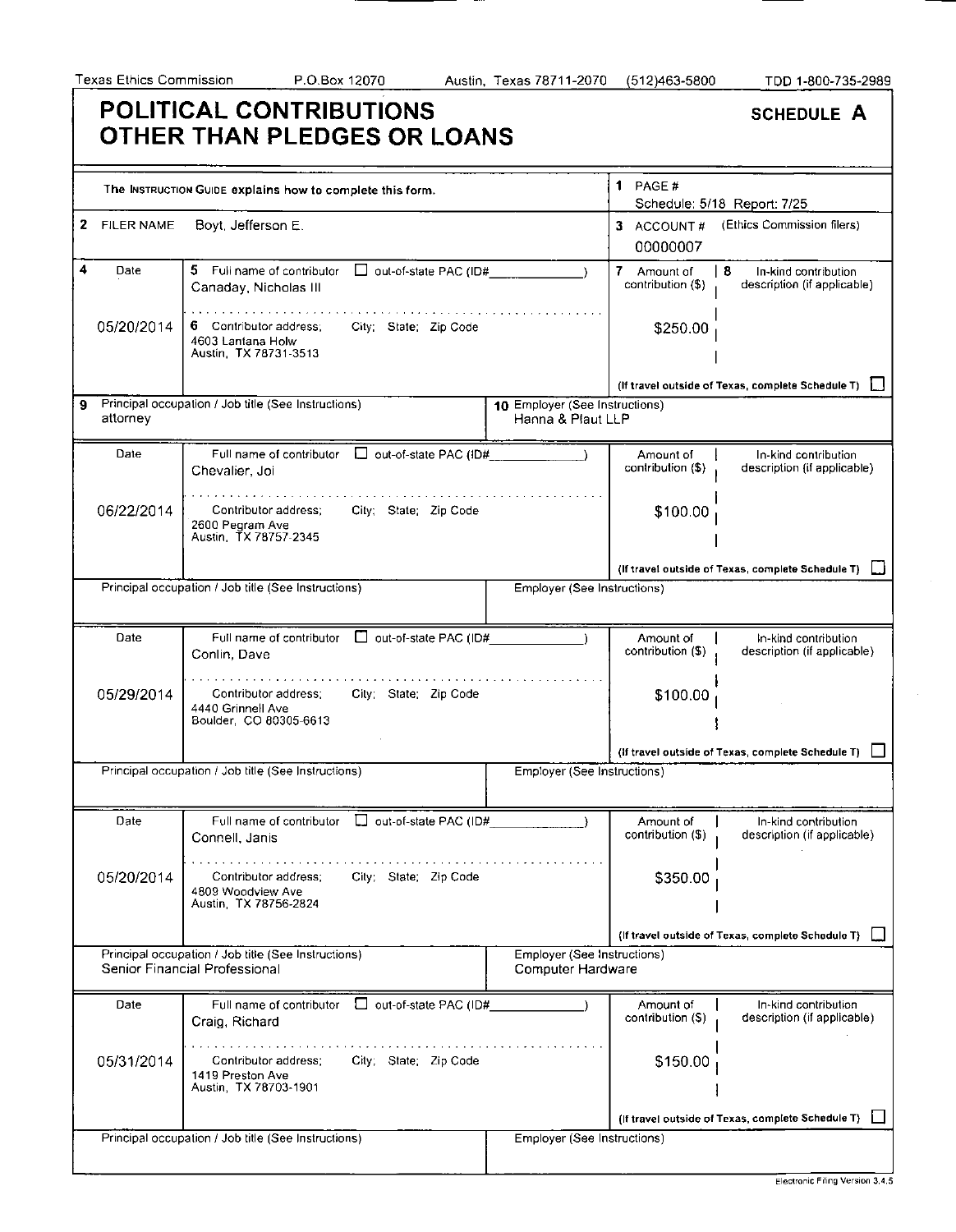$\mathcal{A}^{\mathcal{A}}$ 

|                        | POLITICAL CONTRIBUTIONS<br>OTHER THAN PLEDGES OR LOANS                                                    |                                                              |                                  | <b>SCHEDULE A</b>                                          |
|------------------------|-----------------------------------------------------------------------------------------------------------|--------------------------------------------------------------|----------------------------------|------------------------------------------------------------|
|                        | The INSTRUCTION GUIDE explains how to complete this form.                                                 |                                                              | 1 PAGE $#$                       | Schedule: 6/18 Report: 8/25                                |
| 2<br><b>FILER NAME</b> | Boyt, Jefferson E.                                                                                        |                                                              | 3 ACCOUNT#<br>00000007           | (Ethics Commission filers)                                 |
| 4<br>Date              | 5 Full name of contributor<br>$\Box$ out-of-state PAC (ID#<br>Dancy, Blair                                |                                                              | 7 Amount of<br>contribution (\$) | l 8<br>tn-kind contribution<br>description (if applicable) |
| 05/09/2014             | 6 Contributor address;<br>City; State; Zip Code<br>4933 Strass Dr<br>Austin, TX 78731-5627                |                                                              | \$350.00                         |                                                            |
|                        |                                                                                                           |                                                              |                                  | (If travel outside of Texas, complete Schedule T)          |
| 9<br>lawyer            | Principal occupation / Job title (See Instructions)                                                       | 10 Employer (See Instructions)                               | Buchanan DiMasi Dancy Grabouski  |                                                            |
| Date                   | $\Box$ out-of-state PAC (ID#<br>Full name of contributor<br>Davis, Griffin                                |                                                              | Amount of<br>contribution (S)    | In-kind contribution<br>description (if applicable)        |
| 05/18/2014             | Contributor address;<br>City; State; Zip Code<br>2604 Stratford Dr<br>Austin, TX 78746-4623               |                                                              | \$350.00                         |                                                            |
|                        |                                                                                                           |                                                              |                                  | (If travel outside of Texas, complete Schedule T)          |
| Public relations       | Principal occupation / Job title (See Instructions)                                                       | Employer (See Instructions)<br>Q1meda                        |                                  |                                                            |
| Date                   | Full name of contributor   out-of-state PAC (ID#<br>DePalma, Richard                                      |                                                              | Amount of<br>contribution (\$)   | In-kind contribution<br>description (if applicable)        |
| 06/29/2014             | Contributor address;<br>City; State; Zip Code<br>7821 Wisteria Valley Dr<br>None<br>Austin, TX 78739-1993 |                                                              | \$100.00                         |                                                            |
|                        |                                                                                                           |                                                              |                                  | (If travel outside of Texas, complete Schedule T)          |
|                        | Principal occupation / Job title (See Instructions)                                                       | Employer (See Instructions)                                  |                                  |                                                            |
| Date                   | $\Box$ out-of-state PAC (ID#<br>Full name of contributor<br>Diepenbrock, J. Ryan                          |                                                              | Amount of<br>contribution (\$)   | In-kind contribution<br>description (if applicable)        |
| 06/23/2014             | City; State; Zip Code<br>Contributor address;<br>2111 Melridge PI<br>Unit A<br>Austin TX 78704-2019       |                                                              | \$350.00                         |                                                            |
|                        |                                                                                                           |                                                              |                                  | (If travel outside of Texas, complete Schedule T) [        |
| Realtor                | Principal occupation / Job title (See Instructions)                                                       | <b>Employer (See Instructions)</b><br><b>PSW Real Estate</b> |                                  |                                                            |
| Date                   | $\Box$ out-of-state PAC (ID#<br>Full name of contributor<br>Dismukes, Mike                                |                                                              | Amount of<br>contribution (\$)   | In-kind contribution<br>description (if applicable)        |
| 06/05/2014             | City; State; Zip Code<br>Contributor address;<br>1016 Wild Basin Ledge<br>Austin, TX 78746                |                                                              | \$350.00                         |                                                            |
|                        |                                                                                                           |                                                              |                                  | (If travel outside of Texas, complete Schedule T)          |
|                        | Principal occupation / Job title (See Instructions)                                                       | Employer (See Instructions)                                  |                                  |                                                            |
| Engineer               |                                                                                                           | <b>BAE Systems</b>                                           |                                  |                                                            |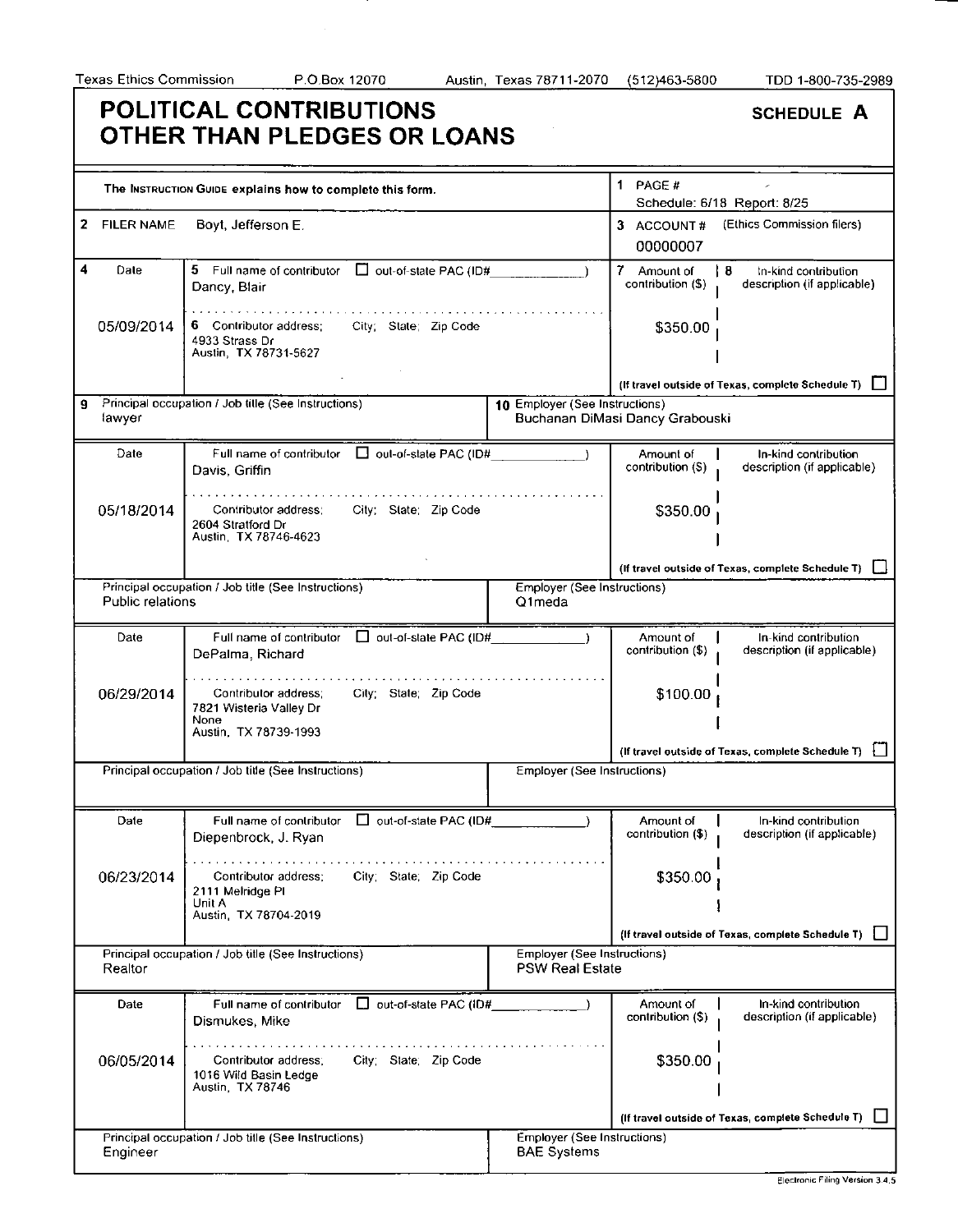=  $-$ 

|              | POLITICAL CONTRIBUTIONS<br>OTHER THAN PLEDGES OR LOANS                                             |                                                        |                                  | <b>SCHEDULE A</b>                                          |
|--------------|----------------------------------------------------------------------------------------------------|--------------------------------------------------------|----------------------------------|------------------------------------------------------------|
|              | The INSTRUCTION GUIDE explains how to complete this form.                                          |                                                        | 1 PAGE $#$                       |                                                            |
| 2 FILER NAME | Boyt, Jefferson E.                                                                                 |                                                        | 3 ACCOUNT#<br>00000007           | Schedule: 7/18 Report: 9/25<br>(Ethics Commission filers)  |
| 4<br>Date    | 5 Full name of contributor<br>$\Box$ out-of-state PAC (ID#<br>Donoho, Andrew                       |                                                        | 7 Amount of<br>contribution (\$) | l 8<br>In-kind contribution<br>description (if applicable) |
| 05/20/2014   | 6 Contributor address;<br>City, State, Zip Code<br>5413 Shoalwood Ave<br>Austin, TX 78756-1619     |                                                        | \$200.00                         |                                                            |
|              |                                                                                                    |                                                        |                                  | (If travel outside of Texas, complete Schedule T)          |
| 9<br>CEO     | Principal occupation / Job title (See Instructions)                                                | 10 Employer (See Instructions)<br>Airstone Media, Inc. |                                  |                                                            |
| Date         | Full name of contributor   out-of-state PAC (ID#<br>Doty, Hope                                     |                                                        | Amount of<br>contribution (\$)   | In-kind contribution<br>description (if applicable)        |
| 05/20/2014   | Contributor address;<br>City; State; Zip Code<br>12202 Antoinette PI<br>Austin, TX 78727-5320      |                                                        | \$200.00                         |                                                            |
|              |                                                                                                    |                                                        |                                  | (If travel outside of Texas, complete Schedule T)          |
| Veteran      | Principal occupation / Job title (See Instructions)                                                | <b>Employer (See Instructions)</b><br><b>USAF</b>      |                                  |                                                            |
| Date         | Full name of contributor □ out-of-state PAC (ID#<br>Doty, John                                     |                                                        | Amount of<br>contribution (\$)   | In-kind contribution<br>description (if applicable)        |
| 05/24/2014   | Contributor address:<br>City; State; Zip Code<br>1130 Camino La Costa, APT 216<br>Austin TX 78752  |                                                        | \$250.00                         |                                                            |
|              |                                                                                                    |                                                        |                                  | (If travel outside of Texas, complete Schedule T)          |
|              | Principal occupation / Job title (See Instructions)<br>Systems Support Technician                  | <b>Employer (See Instructions)</b><br>City of Austin   |                                  |                                                            |
| Date         | Full name of contributor   out-of-state PAC (ID#<br>Doty, Wanda                                    |                                                        | Amount of<br>contribution (\$)   | In-kind contribution<br>description (if applicable)        |
| 05/24/2014   | Contributor address:<br>City; State; Zip Code<br>1130 Camino La Costa, APT 216<br>Austin, TX 78752 |                                                        | \$250.00                         |                                                            |
|              |                                                                                                    |                                                        |                                  | (If travel outside of Texas, complete Schedule T)          |
| retired      | Principal occupation / Job title (See Instructions)                                                | <b>Employer (See Instructions)</b><br>none             |                                  |                                                            |
| Date         | Full name of contributor $\Box$ out-of-state PAC (ID#<br>Ernst, Sunny                              |                                                        | Amount of<br>contribution (\$)   | In-kind contribution<br>description (if applicable)        |
| 06/24/2014   | City; State; Zip Code<br>Contributor address;<br>PO Box 300<br>Huntsville, TX 77342-0300           |                                                        | \$100.00                         |                                                            |
|              |                                                                                                    |                                                        |                                  | (If travel outside of Texas, complete Schedule T)          |
|              | Principal occupation / Job title (See Instructions)                                                | <b>Employer (See Instructions)</b>                     |                                  |                                                            |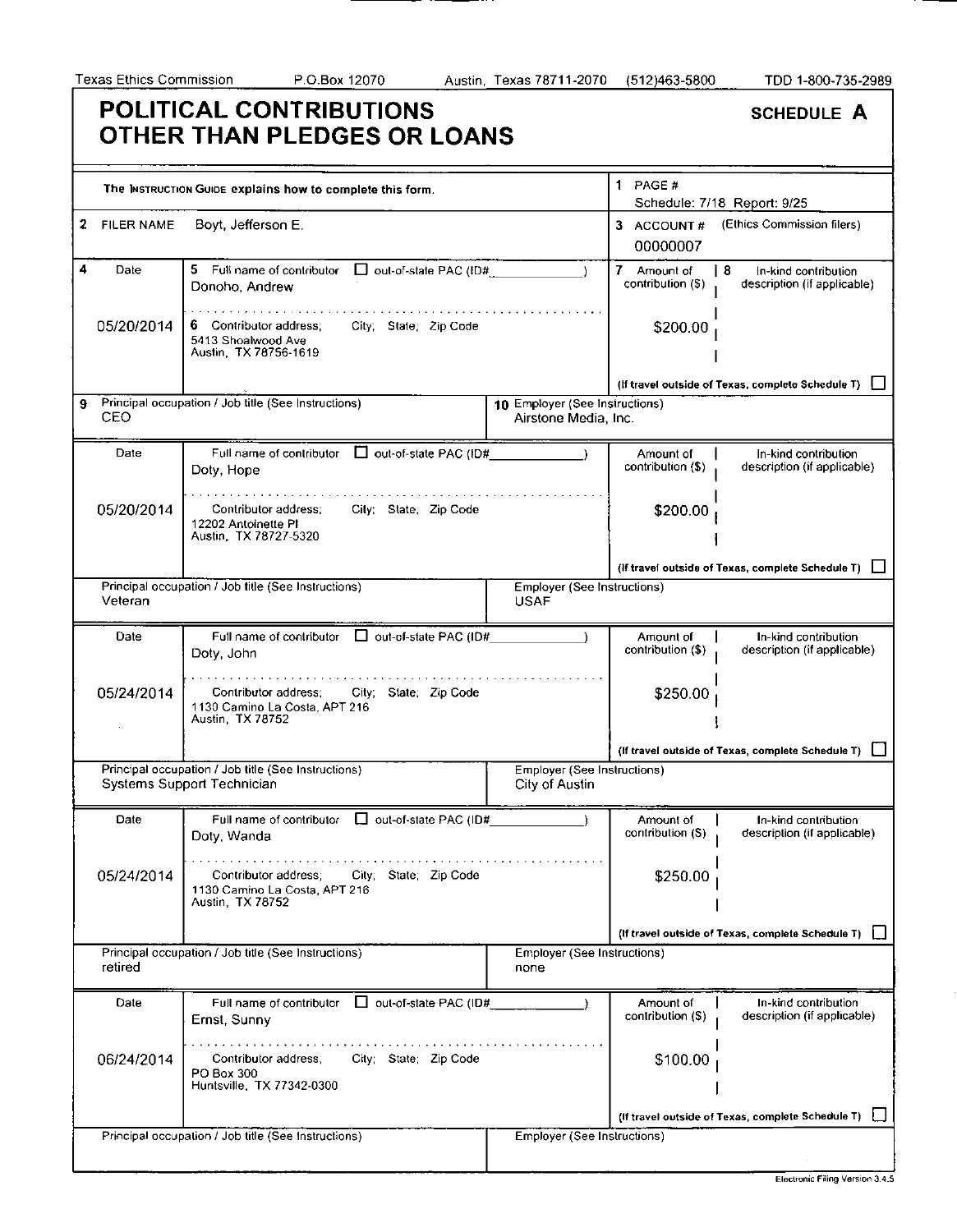|                            | POLITICAL CONTRIBUTIONS<br>OTHER THAN PLEDGES OR LOANS                                           |                                                             |                                  | <b>SCHEDULE A</b>                                          |
|----------------------------|--------------------------------------------------------------------------------------------------|-------------------------------------------------------------|----------------------------------|------------------------------------------------------------|
|                            | The INSTRUCTION GUIDE explains how to complete this form.                                        |                                                             | $1$ PAGE #                       |                                                            |
| <b>FILER NAME</b><br>2     | Boyt, Jefferson E.                                                                               |                                                             | 3 ACCOUNT#<br>00000007           | Schedule: 8/18 Report: 10/25<br>(Ethics Commission filers) |
| 4<br>Date                  | 5 Full name of contributor<br>$\Box$ out-of-state PAC (ID#<br>Fawal, Richard                     |                                                             | 7 Amount of<br>contribution (\$) | -8<br>In-kind contribution<br>description (if applicable)  |
| 05/11/2014                 | 6 Contributor address;<br>City; State; Zip Code<br>623 Elm Ave<br>Takoma Park, MD 20912-5431     |                                                             | \$350.00                         |                                                            |
|                            |                                                                                                  |                                                             |                                  | (If travel outside of Texas, complete Schedule T) [        |
| 9<br>Assoc. Vice President | Principal occupation / Job title (See Instructions)                                              | 10 Employer (See Instructions)<br>The Brookings Institution |                                  |                                                            |
| Date                       | Full name of contributor $\Box$ out-of-state PAC (ID#<br>Fuller, Frank                           |                                                             | Amount of<br>contribution (\$)   | In-kind contribution<br>description (if applicable)        |
| 05/16/2014                 | City; State; Zip Code<br>Contributor address:<br>1815 Madison Ave<br>Austin, TX 78757-2220       |                                                             | \$350.00                         |                                                            |
|                            |                                                                                                  |                                                             |                                  | (If travel outside of Texas, complete Schedule T)          |
| Administrative             | Principal occupation / Job title (See Instructions)                                              | Employer (See Instructions)<br><b>AISD</b>                  |                                  |                                                            |
| Date                       | Full name of contributor □ out-of-state PAC (iD#__________<br>Gadbois, Glenn                     |                                                             | Amount of<br>contribution (\$)   | In-kind contribution<br>description (if applicable)        |
| 06/21/2014                 | City; State; Zip Code<br>Contributor address;<br>5616 Bull Creek Rd<br>Austin, TX 78756-1010     |                                                             | \$100.00                         |                                                            |
|                            |                                                                                                  |                                                             |                                  | (If travel outside of Texas, complete Schedule T)          |
|                            | Principal occupation / Job title (See Instructions)                                              | Employer (See Instructions)                                 |                                  |                                                            |
| Date                       | Full name of contributor $\Box$ out-of-state PAC (ID#<br>Galindo, Cid                            |                                                             | Amount of<br>contribution (\$)   | In-kind contribution<br>description (if applicable)        |
| 06/30/2014                 | City; State; Zip Code<br>Contributor address:<br>411 Brazos St<br>Ste 99<br>Austin TX 78701-3608 |                                                             | \$350.00                         |                                                            |
|                            |                                                                                                  |                                                             |                                  | (If travel outside of Texas, complete Schedule T)          |
| Principal                  | Principal occupation / Job title (See Instructions)                                              | Employer (See Instructions)<br>Galindo Group                |                                  |                                                            |
| Date                       | Full name of contributor $\Box$ out-of-state PAC (ID#<br>Galligan, Jude                          |                                                             | Amount of<br>contribution (\$)   | In-kind contribution<br>description (if applicable)        |
| 05/22/2014                 | City; State; Zip Code<br>Contributor address;<br>603 Davis St<br>Apt 102                         |                                                             | \$350.00                         |                                                            |
|                            | Austin TX 78701-4227                                                                             |                                                             |                                  |                                                            |
|                            | Principal occupation / Job title (See Instructions)                                              | Employer (See Instructions)                                 |                                  | (If travel outside of Texas, complete Schedule T) [        |
| <b>Real Estate</b>         |                                                                                                  | <b>REATX Realty</b>                                         |                                  |                                                            |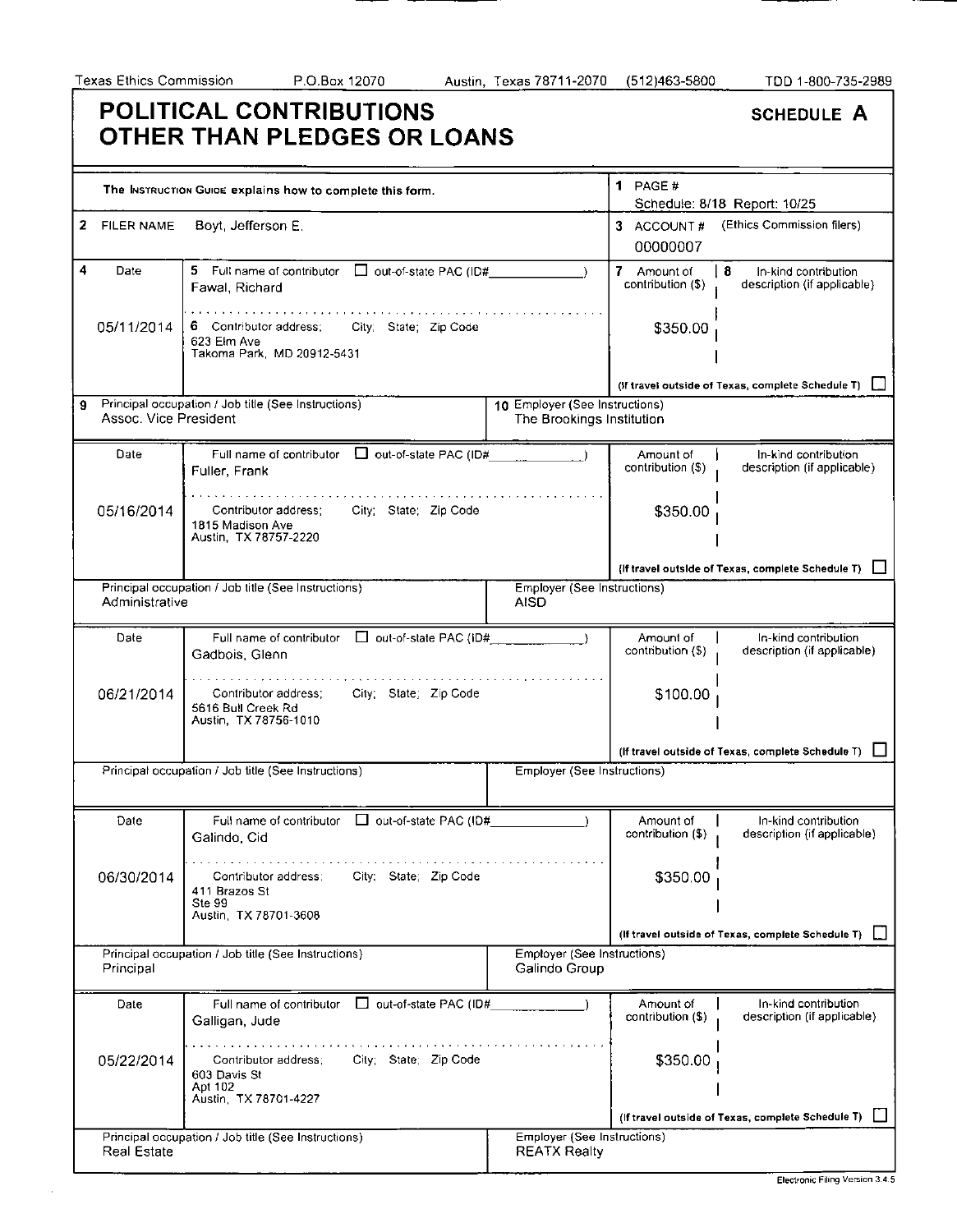-----

|                        | POLITICAL CONTRIBUTIONS<br>OTHER THAN PLEDGES OR LOANS                                                 |                                                            |                                  | <b>SCHEDULE A</b>                                          |
|------------------------|--------------------------------------------------------------------------------------------------------|------------------------------------------------------------|----------------------------------|------------------------------------------------------------|
|                        | The INSTRUCTION GUIDE explains how to complete this form.                                              |                                                            | 1 PAGE #                         | Schedule: 9/18 Report: 11/25                               |
| 2<br><b>FILER NAME</b> | Boyt, Jefferson E.                                                                                     |                                                            | 3 ACCOUNT#<br>00000007           | (Ethics Commission filers)                                 |
| 4<br>Date              | 5.<br>Full name of contributor<br>Getter, Kerry                                                        |                                                            | 7 Amount of<br>contribution (\$) | l 8<br>In-kind contribution<br>description (if applicable) |
| 06/30/2014             | 6 Contributor address:<br>City; State; Zip Code<br>546 McAllister Rd<br>Bastrop, TX 78602-5761         |                                                            | \$350.00                         |                                                            |
|                        |                                                                                                        |                                                            |                                  | (If travel outside of Texas, complete Schedule T) [        |
| 9.<br>CEO              | Principal occupation / Job title (See Instructions)                                                    | 10 Employer (See Instructions)<br>Balcones Resources, inc. |                                  |                                                            |
| Date                   | $\Box$ out-of-state PAC (ID#<br>Full name of contributor<br>Haas, Debra                                |                                                            | Amount of<br>contribution (\$)   | In-kind contribution<br>description (if applicable)        |
| 06/22/2014             | City: State: Zip Code<br>Contributor address:<br>4105 Bradwood Rd<br>Austin, TX 78722-1132             |                                                            | \$150.00                         |                                                            |
|                        |                                                                                                        |                                                            |                                  | (If travel outside of Texas, complete Schedule T)          |
|                        | Principal occupation / Job title (See Instructions)                                                    | <b>Employer (See Instructions)</b>                         |                                  |                                                            |
| Date                   | Full name of contributor<br>$\Box$ out-of-state PAC (ID#<br>Hailey, Jay                                |                                                            | Amount of<br>contribution (S)    | In-kind contribution<br>description (if applicable)        |
| 06/30/2014             | Contributor address:<br>City; State; Zip Code<br>401 Congress Ave<br>Ste 2500<br>Austin, TX 78701-3799 |                                                            | \$350.00                         |                                                            |
|                        |                                                                                                        |                                                            |                                  | (if travel outside of Texas, complete Schedule T)          |
| Lawyer                 | Principal occupation / Job title (See Instructions)                                                    | Employer (See Instructions)<br>DLA Piper LLP (US)          |                                  |                                                            |
| Date                   | out-of-slate PAC (ID#<br>Full name of contributor<br>Hamilton Rado, Andrea                             |                                                            | Amount of<br>contribution (\$)   | In-kind contribution<br>description (if applicable)        |
| 05/20/2014             | City; State; Zip Code<br>Contributor address:<br>3006 Glenview Ave<br>Austin, TX 78703-1441            |                                                            | \$75.00                          |                                                            |
|                        |                                                                                                        |                                                            |                                  | (if travel outside of Texas, complete Schedule T)          |
|                        | Principal occupation / Job title (See Instructions)                                                    | Employer (See Instructions)                                |                                  |                                                            |
| Date                   | $\Box$ out-of-slate PAC (ID#<br>Full name of contributor<br>Hamilton Rado, Andrea                      |                                                            | Amount of<br>contribution (\$)   | In-kind contribution<br>description (if applicable)        |
| 06/24/2014             | City; State; Zip Code<br>Contributor address;<br>3006 Glenview Ave<br>Austin, TX 78703-1441            |                                                            | \$50.00                          |                                                            |
|                        |                                                                                                        |                                                            |                                  | (If travel outside of Texas, complete Schedule T)          |
|                        | Principal occupation / Job title (See Instructions)                                                    | Employer (See Instructions)                                |                                  |                                                            |

Electronic Filing Version 3.4.5

 $\sim$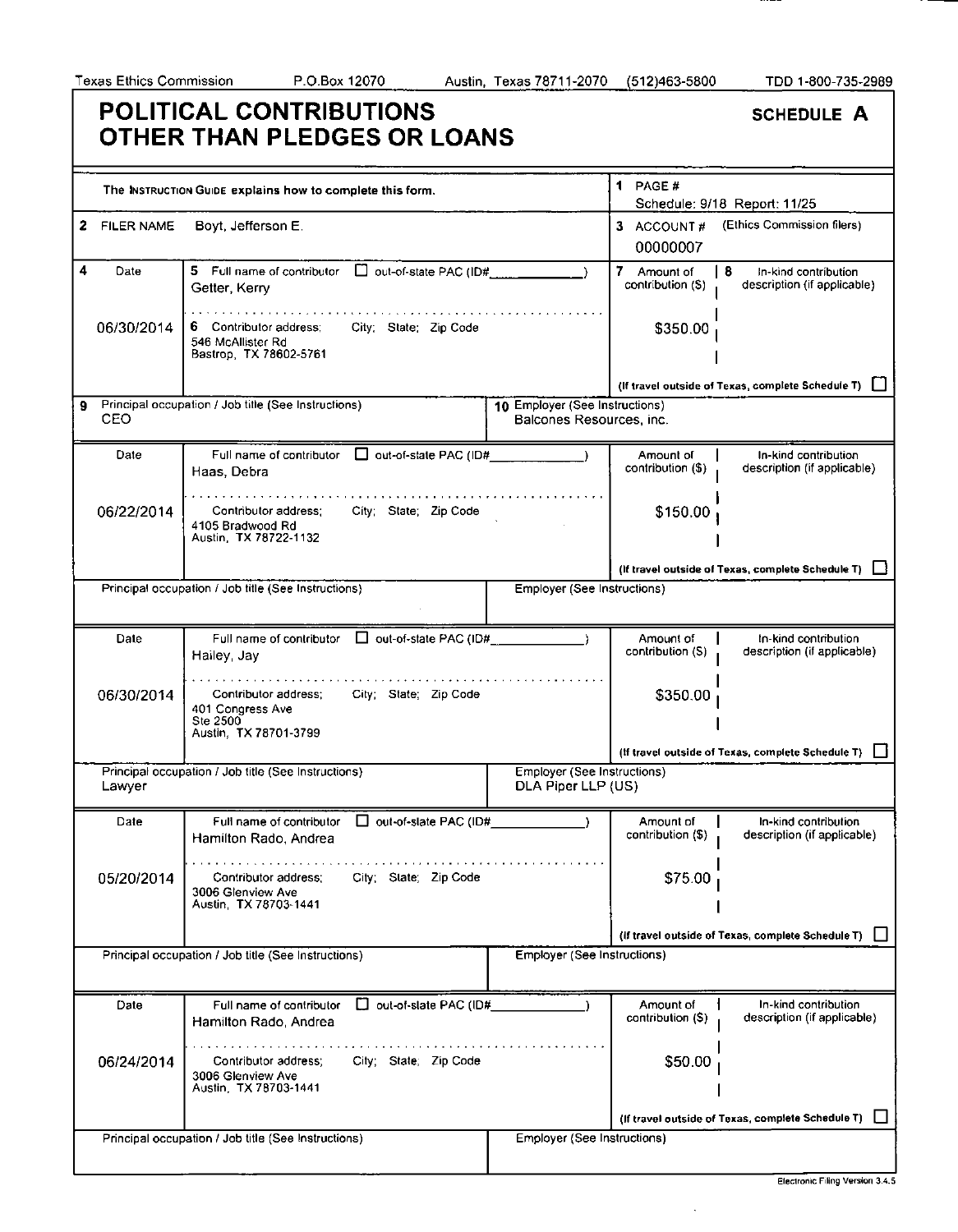Partner

Jackson Walker LLP

#### **POLITICAL CONTRIBUTIONS**  SCHEDULE A **OTHER THAN PLEDGES OR LOANS**  1 PAGE # The INSTRUCTION GUIDE explains how to complete this form. Schedule: 10/18 Report: 12/25 2 FILER NAME Boyt, Jefferson E. 3 ACCOUNT # (Ethics Commission filers) 00000007  $\overline{\mathbf{4}}$ Date 5 Full name of contributor  $\Box$  out-of-state PAC (ID# 7 Amount of **8** In-kind contribution contribution (\$) description (if applicable) Hansen, Ingrid . . . . . . . . **. . . . . . . . .** . . . 05/20/2014 \$100.00 6 Contributor address; City; State; Zip Code 1221 S Congress Ave Apt 1226 Austin, TX 78704-2454 (If travel outside of Texas, complete Schedule T) Q 9 Principal occupation / Job title (See Instructions) 10 Employer (See Instructions) Date Full name of contributor  $\Box$  out-of-state PAC (ID# Amount of In-kind contribution contribution (\$) description (if applicable) Harren, Frank . . . *. . .* . . *. .* . . . *. .* . . *.* 06/30/2014 \$100.00 Contributor address; City; State; Zip Code 2101 Indian TrI Austin, TX 78703-3015 (If travel outside of Texas, complete Schedule T)  $\Box$ Principal occupation / Job title (See Instructions) Fig. 2. [2015] Employer (See Instructions) Full name of contributor  $\Box$  out-of-state PAC (ID# Date Amount of In-kind contribution contribution (\$) description (if applicable) Howell, Jason . . . . . . . . . . . . . . . . 06/20/2014 \$200.00 Contributor address; City; State; Zip Code 9 Kern Ramble St Apt B Austin, TX 78722-1900 (If travel outside of Texas, complete Schedule T)  $\Box$ Principal occupation / Job title (See Instructions) Employer (See Instructions) Executive Director SoberHood Date Full name of contributor  $\Box$  out-of-state PAC (ID# In-kind contribution Amount of contribution (\$) description (if applicable) Jamieson, Mark . . . . . . . . . . . . . . . 06/22/2014 Contributor address; City; State; Zip Code \$200.00 1803 Stone Ridge Cir Austin, TX 78746-7809 (If travel outside of Texas, complete Schedule T) Principal occupation / Job title (See Instructions) Employer (See Instructions) Senior Financial Analyst Towers Watson Full name of contributor  $\Box$  out-of-state PAC (ID# In-kind contribution Date Amount of contribution (\$) description (if applicable) Janes, Brandon III . . . . . . *. . . . . . . . . . .* . . distance of the state 06/25/2014 Contributor address; City; State; Zip Code \$350.00 901 Forest View Dr West Lake Hills, TX 78746-4521 (If travel outside of Texas, complete Schedule T) Q Employer (See Instructions) Principal occupation / Job title (See Instructions)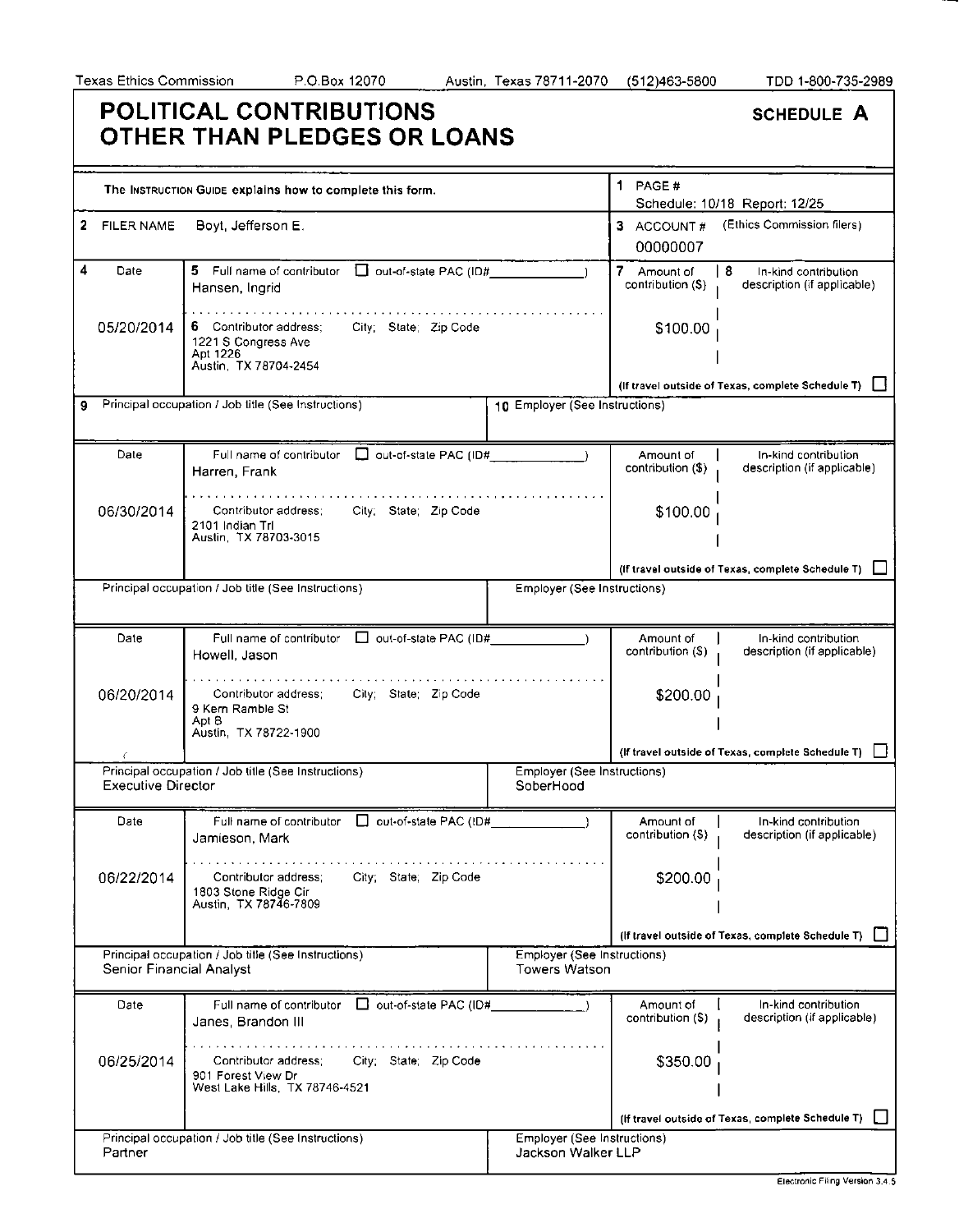$\overline{\phantom{a}}$ 

|                                   | POLITICAL CONTRIBUTIONS<br>OTHER THAN PLEDGES OR LOANS                                                  |                                                         |                                  | <b>SCHEDULE A</b>                                          |
|-----------------------------------|---------------------------------------------------------------------------------------------------------|---------------------------------------------------------|----------------------------------|------------------------------------------------------------|
|                                   | The Instruction Guide explains how to complete this form.                                               |                                                         | 1 PAGE#                          | Schedule: 11/18 Report: 13/25                              |
| <b>FILER NAME</b><br>$\mathbf{2}$ | Boyt, Jefferson E.                                                                                      |                                                         | 3 ACCOUNT#<br>00000007           | (Ethics Commission filers)                                 |
| 4<br>Date                         | □ out-of-state PAC (ID#<br>5 Full name of contributor<br>Jefferson, Dan                                 |                                                         | 7 Amount of<br>contribution (\$) | l 8<br>In-kind contribution<br>description (if applicable) |
| 05/20/2014                        | 6 Contributor address:<br>City, State, Zip Code<br>808 Rocky River Rd<br>West Lake Hills, TX 78746-4534 |                                                         | \$100.00                         |                                                            |
|                                   |                                                                                                         |                                                         |                                  | (If travel outside of Texas, complete Schedule T)          |
| 9                                 | Principal occupation / Job title (See Instructions)                                                     | 10 Employer (See Instructions)                          |                                  |                                                            |
| Date                              | □ out-of-state PAC (ID#<br>Full name of contributor<br>Kirk, Julie                                      |                                                         | Amount of<br>contribution (\$)   | In-kind contribution<br>description (if applicable)        |
| 05/20/2014                        | Contributor address:<br>City; State; Zip Code<br>1800 Stone Ridge Cir<br>Austin, TX 78746               |                                                         | \$150.00                         |                                                            |
|                                   |                                                                                                         |                                                         |                                  | (If travel outside of Texas, complete Schedule T)          |
|                                   | Principal occupation / Job title (See Instructions)                                                     | Employer (See Instructions)                             |                                  |                                                            |
| Date                              | Full name of contributor $\Box$ out-of-state PAC (ID#_<br>Kirk, Ken                                     |                                                         | Amount of<br>contribution (\$)   | In-kind contribution<br>description (if applicable)        |
| 05/20/2014                        | Contributor address;<br>City; State; Zip Code<br>1800 Stone Ridge Cir<br>Austin, TX 78746-7809          |                                                         | \$350.00                         |                                                            |
|                                   |                                                                                                         |                                                         |                                  | (If travel outside of Texas, complete Schedule T)          |
| HR                                | Principal occupation / Job title (See Instructions)                                                     | <b>Employer (See Instructions)</b><br>Multi Media Games |                                  |                                                            |
| Date                              | $\Box$ out-of-state PAC (ID#<br>Full name of contributor<br>Langley, John                               |                                                         | Amount of<br>contribution (\$)   | In-kind contribution<br>description (if applicable)        |
| 05/20/2014                        | City; State; Zip Code<br>Contributor address:<br>10808 Sky Rock Dr<br>Austin, TX 78739-2241             |                                                         | \$100.00                         |                                                            |
|                                   |                                                                                                         |                                                         |                                  | (If travel outside of Texas, complete Schedule T)          |
|                                   | Principal occupation / Job title (See Instructions)                                                     | Employer (See Instructions)                             |                                  |                                                            |
| Date                              | □ out-of-state PAC (ID#<br>Full name of contributor<br>Licari, Joseph                                   |                                                         | Amount of<br>contribution (\$)   | In-kind contribution<br>description (if applicable)        |
| 06/28/2014                        | Contributor address:<br>City; State; Zip Code<br>1101 Oakwood Blvd<br>Round Rock, TX 78681-2752         |                                                         | \$350.00                         |                                                            |
|                                   |                                                                                                         |                                                         |                                  | (If travel outside of Texas, complete Schedule T)          |
|                                   | Principal occupation / Job title (See Instructions)                                                     | Employer (See Instructions)                             |                                  |                                                            |
| iOS Developer                     |                                                                                                         | Red Book Connect, LLC                                   |                                  |                                                            |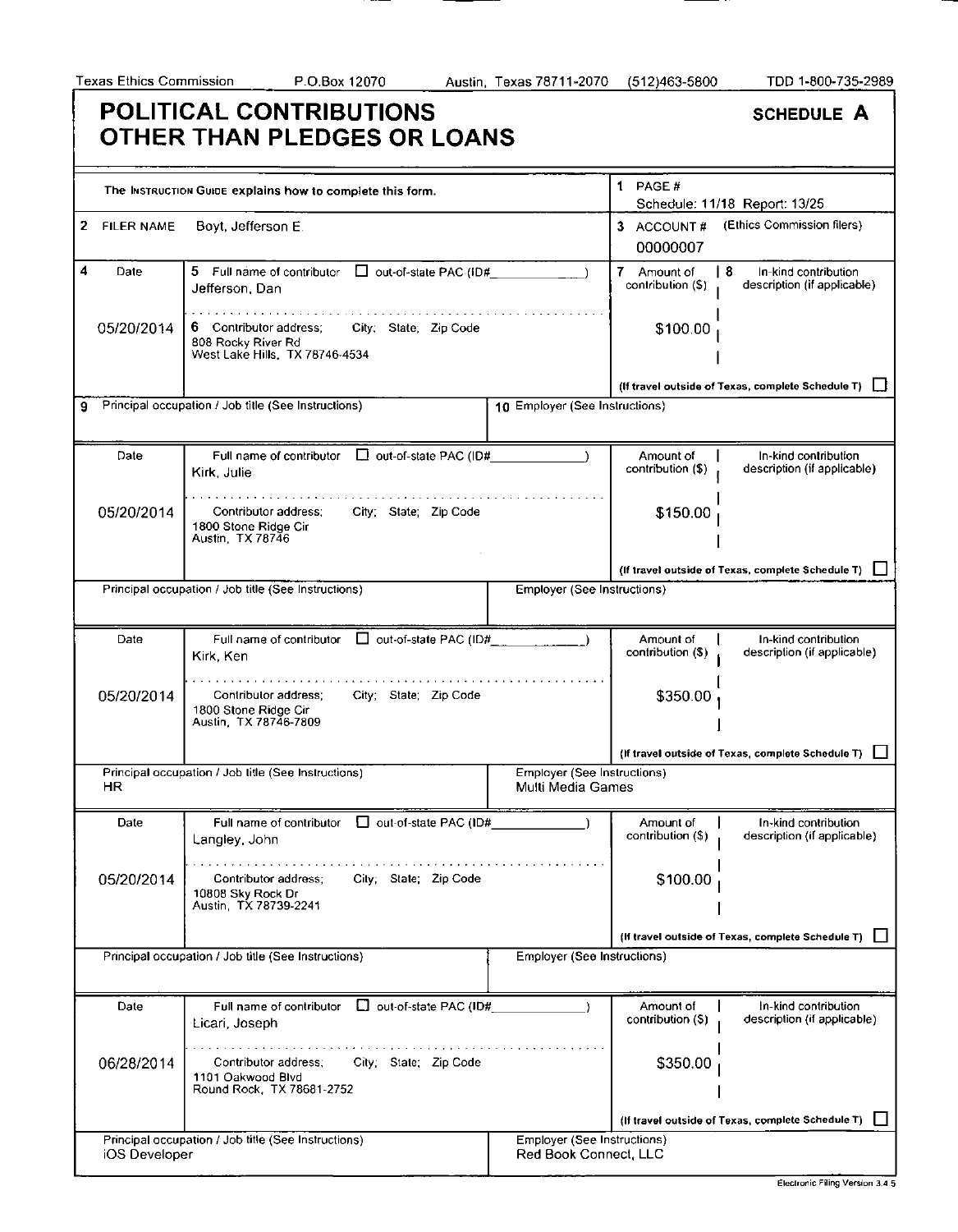|   |                    | <b>POLITICAL CONTRIBUTIONS</b><br>OTHER THAN PLEDGES OR LOANS                                         |                                        |                                  | <b>SCHEDULE A</b>                                                     |
|---|--------------------|-------------------------------------------------------------------------------------------------------|----------------------------------------|----------------------------------|-----------------------------------------------------------------------|
|   |                    | The INSTRUCTION GUIDE explains how to complete this form.                                             |                                        | 1 PAGE #                         |                                                                       |
|   |                    |                                                                                                       |                                        |                                  | Schedule: 12/18 Report: 14/25                                         |
|   | 2 FILER NAME       | Boyt, Jefferson E.                                                                                    |                                        | 3 ACCOUNT#<br>00000007           | (Ethics Commission filers)                                            |
| 4 | Date               | 5 Full name of contributor<br>out-of-state PAC (ID#<br>Lorenz, Perry                                  |                                        | 7 Amount of<br>contribution (\$) | 8<br>In-kind contribution<br>description (if applicable)              |
|   | 06/06/2014         | 6 Contributor address;<br>City; State; Zip Code<br>1311 E 6th St<br>Ste A<br>Austin, TX 78702-3368    |                                        | \$350.00                         |                                                                       |
|   |                    |                                                                                                       |                                        |                                  | (If travel outside of Texas, complete Schedule T)                     |
| 9 | <b>Real Estate</b> | Principal occupation / Job title (See Instructions)                                                   | 10 Employer (See Instructions)<br>Self |                                  |                                                                       |
|   | Date               | Full name of contributor<br>$\Box$ out-of-state PAC (ID#___________<br>Lulic, Eva                     |                                        | Amount of<br>contribution (\$)   | In-kind contribution<br>description (if applicable)                   |
|   | 05/20/2014         | Contributor address;<br>City; State; Zip Code<br>2301 Lawnmont Ave<br>Apt 10<br>Austin, TX 78756-1939 |                                        | \$100.00                         |                                                                       |
|   |                    |                                                                                                       |                                        |                                  | (If travel outside of Texas, complete Schedule T)                     |
|   |                    | Principal occupation / Job title (See Instructions)                                                   | Employer (See Instructions)            |                                  |                                                                       |
|   | Date               | out-of-state PAC (ID#<br>Full name of contributor<br>Lulic, Nada                                      |                                        | Amount of<br>contribution (\$)   | In-kind contribution<br>description (if applicable)<br>event expenses |
|   | 06/22/2014         | Contributor address:<br>City; State; Zip Code<br>5423 Shoalwood<br>Austin, TX 78756                   |                                        | \$58.99                          |                                                                       |
|   |                    |                                                                                                       |                                        |                                  | (If travel outside of Texas, complete Schedule T)                     |
|   |                    | Principal occupation / Job title (See Instructions)                                                   | Employer (See Instructions)            |                                  |                                                                       |
|   | Date               | out-of-state PAC (ID#<br>Full name of contributor<br>MacKinnon, Richard                               |                                        | Amount of<br>contribution (\$)   | In-kind contribution<br>description (if applicable)                   |
|   | 06/30/2014         | City: State: Zip Code<br>Contributor address:<br>PO Box 4721<br>Austin, TX 78765-4721                 |                                        | \$100.00                         |                                                                       |
|   |                    |                                                                                                       |                                        |                                  | (If travel outside of Texas, complete Schedule T)                     |
|   |                    | Principal occupation / Job title (See Instructions)                                                   | Employer (See Instructions)            |                                  |                                                                       |
|   |                    |                                                                                                       |                                        |                                  |                                                                       |
|   | Date               | out-of-state PAC (ID#<br>Full name of contributor<br>Malm, Katherine                                  |                                        | Amount of<br>contribution (\$)   | In-kind contribution<br>description (if applicable)                   |
|   | 06/05/2014         | City; State; Zip Code<br>Contributor address;<br>1016 Wild Basin Ledge<br>Austin, TX 78746            |                                        | \$350.00                         |                                                                       |
|   |                    |                                                                                                       |                                        |                                  |                                                                       |
|   |                    |                                                                                                       |                                        |                                  | (If travel outside of Texas, complete Schedule T)                     |
|   | retired            | Principal occupation / Job title (See Instructions)                                                   | Employer (See Instructions)<br>N/A     |                                  |                                                                       |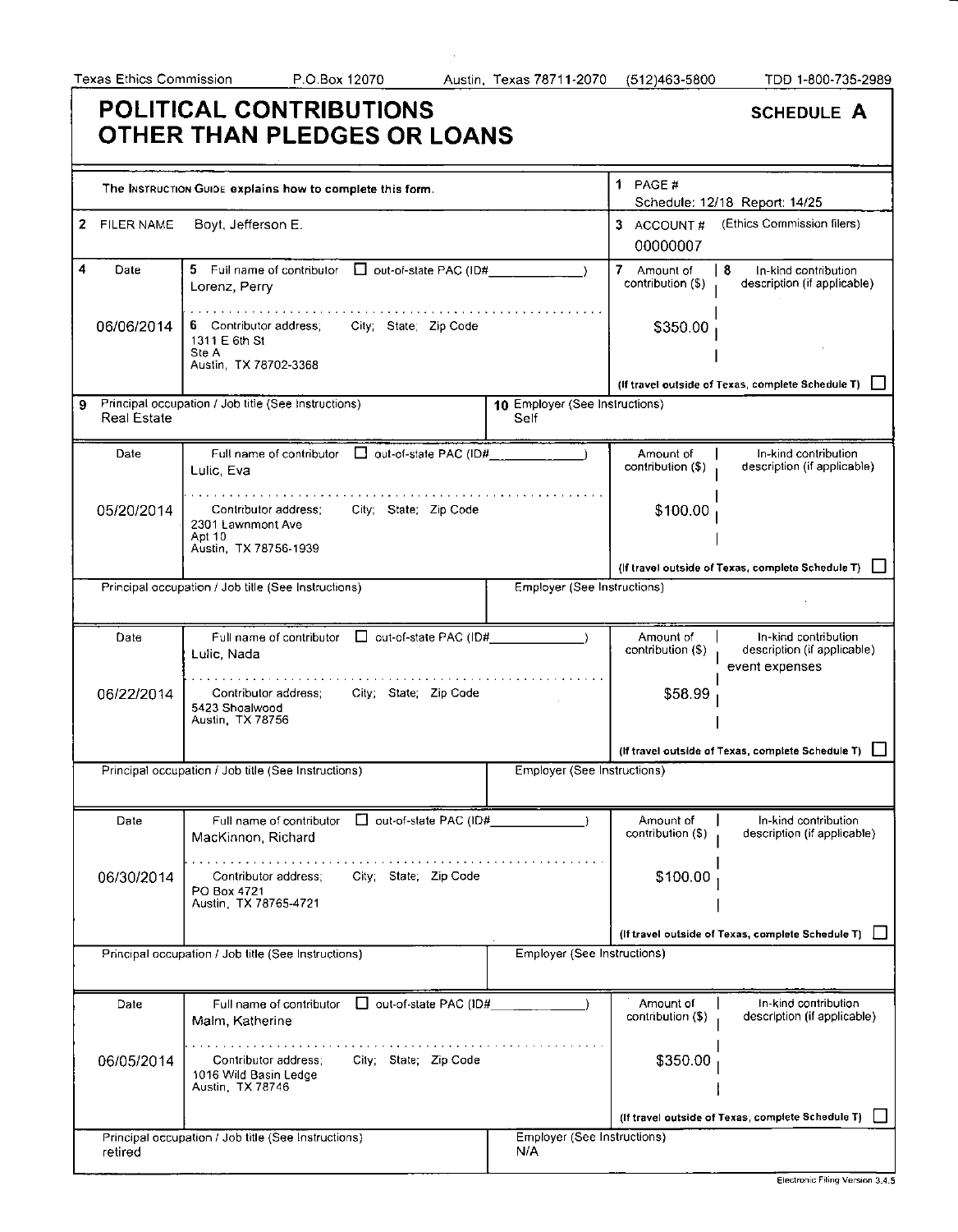--

٦

 $\hat{\mathcal{A}}$ 

|                                   |                  | <b>POLITICAL CONTRIBUTIONS</b><br>OTHER THAN PLEDGES OR LOANS                                        |                                                   |                                     | <b>SCHEDULE A</b>                                          |
|-----------------------------------|------------------|------------------------------------------------------------------------------------------------------|---------------------------------------------------|-------------------------------------|------------------------------------------------------------|
|                                   |                  | The INSTRUCTION GUIDE explains how to complete this form.                                            |                                                   | 1 PAGE $#$                          | Schedule: 13/18 Report: 15/25                              |
| <b>FILER NAME</b><br>$\mathbf{2}$ |                  | Boyt, Jefferson E.                                                                                   |                                                   | 3 ACCOUNT#<br>00000007              | (Ethics Commission filers)                                 |
| 4<br>Date                         |                  | 5 Full name of contributor   out-of-state PAC (ID#<br>Muenier, Thomas                                |                                                   | 7<br>Amount of<br>contribution (\$) | l 8<br>In-kind contribution<br>description (if applicable) |
| 06/30/2014                        |                  | City; State; Zip Code<br>6 Contributor address;<br>18 Yellow Tail Cv<br>Sunset Valley, TX 78745-2562 |                                                   | \$100.00                            |                                                            |
|                                   |                  |                                                                                                      |                                                   |                                     | (If travel outside of Texas, complete Schedule T)          |
| 9                                 |                  | Principal occupation / Job title (See Instructions)                                                  | 10 Employer (See Instructions)                    |                                     |                                                            |
| Date                              |                  | Full name of contributor $\Box$ out-of-state PAC (ID#<br>Novak, Lisa                                 |                                                   | Amount of<br>contribution (\$)      | In-kind contribution<br>description (if applicable)        |
| 06/27/2014                        |                  | City; State; Zip Code<br>Contributor address;<br>2102 Teakwood Dr<br>Austin. TX 78757-7751           |                                                   | \$100.00                            |                                                            |
|                                   |                  |                                                                                                      |                                                   |                                     | (If travel outside of Texas, complete Schedule T)          |
|                                   |                  | Principal occupation / Job title (See Instructions)                                                  | Employer (See Instructions)                       |                                     |                                                            |
| Date                              |                  | out-of-state PAC (ID#<br>Full name of contributor<br>Padavic, Kristen                                |                                                   | Amount of<br>contribution (\$)      | In-kind contribution<br>description (if applicable)        |
| 06/26/2014                        |                  | Contributor address;<br>City; State; Zip Code<br>5409 Woodrow Ave<br>Apt C<br>Austin, TX 78756-2157  |                                                   | \$100.00                            |                                                            |
|                                   |                  |                                                                                                      |                                                   |                                     | (If travel outside of Texas, complete Schedule T)          |
|                                   |                  | Principal occupation / Job title (See Instructions)                                                  | Employer (See Instructions)                       |                                     |                                                            |
| Date                              |                  | □ out-of-state PAC (ID#<br>Full name of contributor<br>Persica, Michelle                             |                                                   | Amount of<br>contribution (\$)      | In-kind contribution<br>description (if applicable)        |
| 06/30/2014                        |                  | City; State; Zip Code<br>Contributor address:<br>11310 Hillhaven Dr<br>Austin. TX 78748-3413         |                                                   | \$200.00                            |                                                            |
|                                   |                  |                                                                                                      |                                                   |                                     | (If travel outside of Texas, complete Schedule T)          |
|                                   | Personal Trainer | Principal occupation / Job title (See Instructions)                                                  | Employer (See Instructions)<br>Pathway to Fitness |                                     |                                                            |
| Date                              |                  | Full name of contributor   out-of-state PAC (ID#<br>Pettit, Philip                                   |                                                   | Amount of<br>contribution (\$)      | In-kind contribution<br>description (if applicable)        |
| 05/20/2014                        |                  | City; State; Zip Code<br>Contributor address:<br>114 Mountain View Dr<br>Pflugerville, TX 78660-4771 |                                                   | \$200.00                            |                                                            |
|                                   |                  |                                                                                                      |                                                   |                                     | (If travel outside of Texas, complete Schedule T)          |
|                                   | Graphic Designer | Principal occupation / Job title (See Instructions)                                                  | Employer (See Instructions)<br>Tolteg             |                                     |                                                            |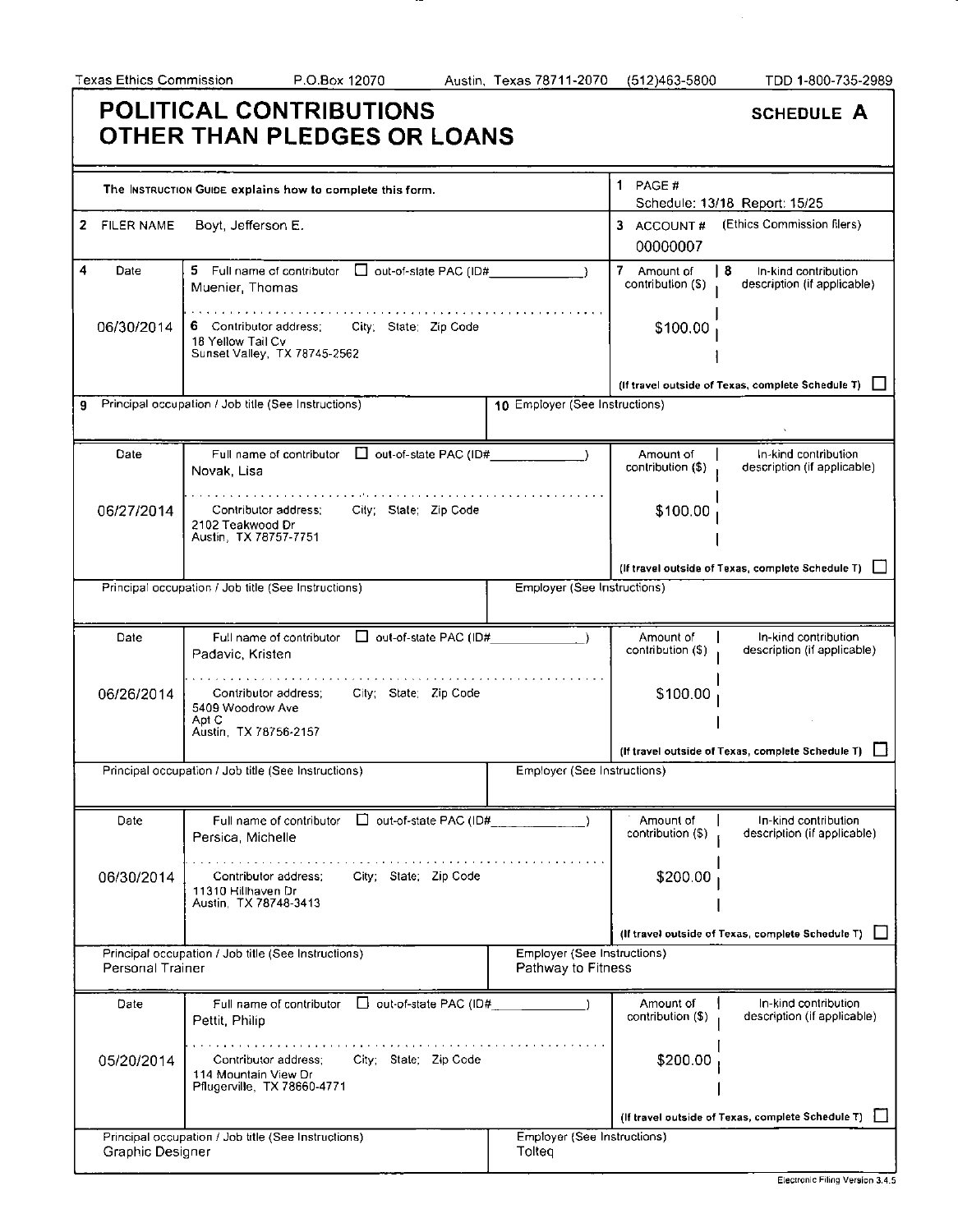$\sim$ 

|                         | <b>POLITICAL CONTRIBUTIONS</b><br>OTHER THAN PLEDGES OR LOANS                                        |                                             |                                  | <b>SCHEDULE A</b>                                          |
|-------------------------|------------------------------------------------------------------------------------------------------|---------------------------------------------|----------------------------------|------------------------------------------------------------|
|                         | The INSTRUCTION GUIDE explains how to complete this form.                                            |                                             | $1$ PAGE #                       | Schedule: 14/18 Report: 16/25                              |
| 2.<br><b>FILER NAME</b> | Boyt, Jefferson E.                                                                                   |                                             | 3 ACCOUNT#<br>00000007           | (Ethics Commission filers)                                 |
| 4<br>Date               | 5 Full name of contributor<br>$\Box$ out-of-state PAC (ID#_<br>Pickett, Sandra                       |                                             | 7 Amount of<br>contribution (\$) | l 8<br>In-kind contribution<br>description (if applicable) |
| 06/03/2014              | 6 Contributor address;<br>City State Zip Code<br>PO Box 23<br>Liberty, TX 77575-0023                 |                                             | \$100.00                         |                                                            |
|                         |                                                                                                      |                                             |                                  | (If travel outside of Texas, complete Schedule T)          |
| 9                       | Principal occupation / Job title (See Instructions)                                                  | 10 Employer (See Instructions)              |                                  |                                                            |
| Date                    | Out-of-state PAC (ID#<br>Full name of contributor<br>Rankin, Jim                                     |                                             | Amount of<br>contribution (\$)   | In-kind contribution<br>description (if applicable)        |
| 06/09/2014              | Contributor address;<br>City; State; Zip Code<br>3216 Harris Park Ave<br>Austin, TX 78705-2532       |                                             | \$350.00                         |                                                            |
|                         |                                                                                                      |                                             |                                  | (If travel outside of Texas, complete Schedule T)          |
| engineer                | Principal occupation / Job title (See Instructions)                                                  | Employer (See Instructions)<br>construction |                                  |                                                            |
| Date                    | Full name of contributor $\Box$ out-of-state PAC (ID#<br>Ravella, Peter                              |                                             | Amount of<br>contribution (\$)   | In-kind contribution<br>description (if applicable)        |
| 06/29/2014              | Contributor address;<br>City; State; Zip Code<br>4107 Wildwood Rd<br>Austin, TX 78722-1121           |                                             | \$350.00                         |                                                            |
|                         |                                                                                                      |                                             |                                  | (If travel outside of Texas, complete Schedule T)          |
| Principal & Founder     | Principal occupation / Job title (See Instructions)                                                  | Employer (See Instructions)                 | Peter A Ravella Consulting, LLC  |                                                            |
| Date                    | Fuil name of contributor □ out-of-state PAC (ID#<br>Schmandt, Phillip                                |                                             | Amount of<br>contribution (\$)   | In-kind contribution<br>description (if applicable)        |
| 05/15/2014              | City; State; Zip Code<br>Contributor address;<br>11 Hull Circle Dr<br>West Lake Hills, TX 78746-3709 |                                             | \$100.00                         |                                                            |
|                         |                                                                                                      |                                             |                                  | (If travel outside of Texas, complete Schedule T)          |
|                         | Principal occupation / Job title (See Instructions)                                                  | Employer (See Instructions)                 |                                  |                                                            |
| Date                    | Full name of contributor $\Box$ out-of-state PAC (ID#<br>Sena, Ann                                   |                                             | Amount of<br>contribution (\$)   | In-kind contribution<br>description (if applicable)        |
| 05/20/2014              | City; State; Zip Code<br>Contributor address:<br>8229 Summer Place Dr<br>Austin, TX 78759-8235       |                                             | \$100.00                         |                                                            |
|                         |                                                                                                      |                                             |                                  | (If travel outside of Texas, complete Schedule T)          |
|                         | Principal occupation / Job title (See Instructions)                                                  | Employer (See Instructions)                 |                                  |                                                            |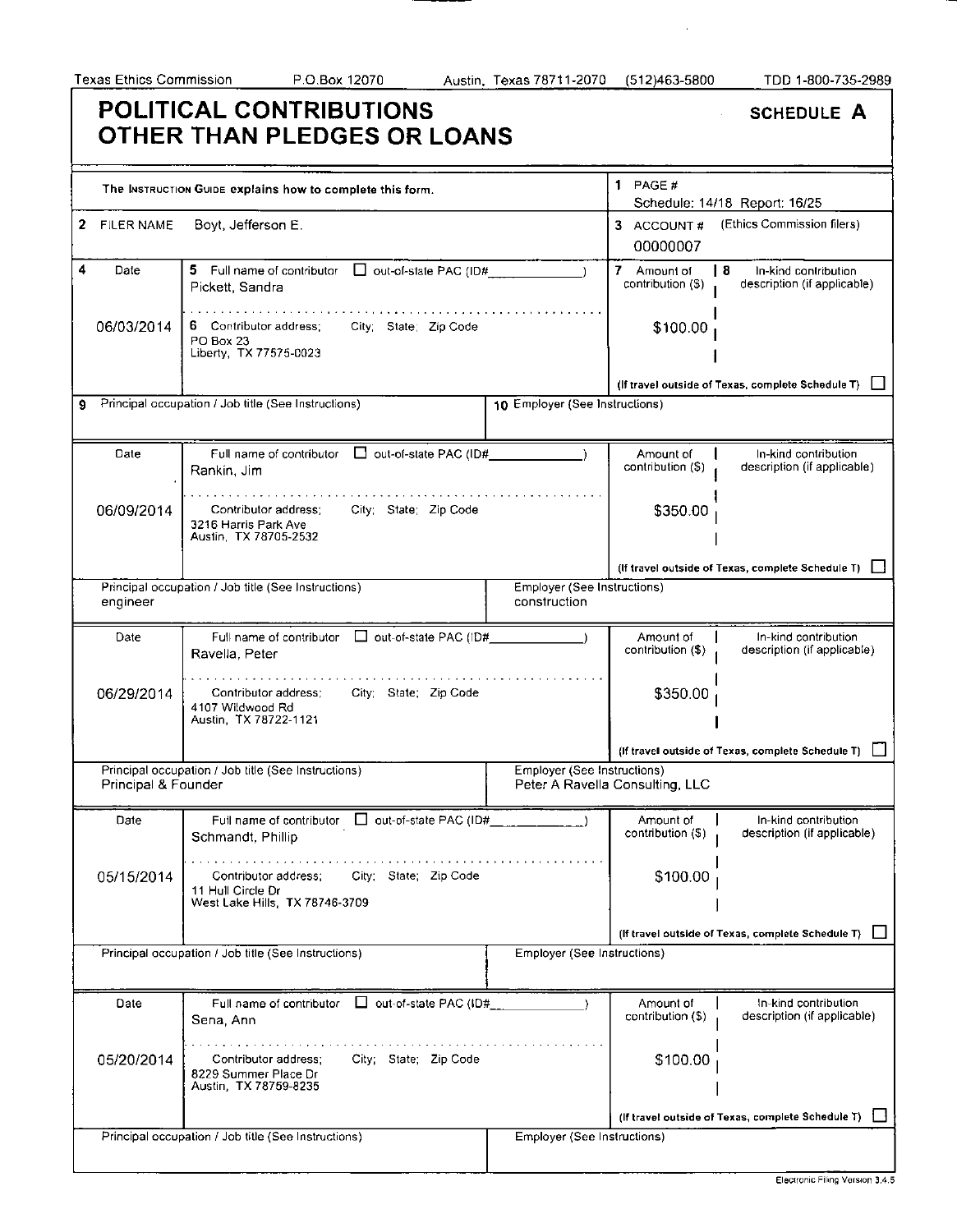———

. . .

|                                     | POLITICAL CONTRIBUTIONS<br>OTHER THAN PLEDGES OR LOANS                                               |                                                       |                                     | <b>SCHEDULE A</b>                                         |
|-------------------------------------|------------------------------------------------------------------------------------------------------|-------------------------------------------------------|-------------------------------------|-----------------------------------------------------------|
|                                     | The INSTRUCTION GUIDE explains how to complete this form.                                            |                                                       | 1 PAGE $#$                          | Schedule: 15/18 Report: 17/25                             |
| $\mathbf{2}^-$<br><b>FILER NAME</b> | Boyt, Jefferson E.                                                                                   |                                                       | 3 ACCOUNT#<br>00000007              | (Ethics Commission filers)                                |
| 4<br>Date                           | 5 Full name of contributor<br>$\Box$ out-of-state PAC (ID#<br>Shands, Rob                            |                                                       | 7 Amount of<br>contribution (\$)    | -8<br>In-kind contribution<br>description (if applicable) |
| 05/14/2014                          | 6 Contributor address;<br>City; State; Zip Code<br>2525 S Lamar Blvd<br>304<br>Austin, TX 78704-4743 |                                                       | \$150.00                            |                                                           |
|                                     |                                                                                                      |                                                       |                                     | (If travel outside of Texas, complete Schedule T)         |
| 9                                   | Principal occupation / Job title (See Instructions)                                                  | 10 Employer (See Instructions)                        |                                     |                                                           |
| Date                                | $\Box$ out-of-state PAC (ID#<br>Full name of contributor<br>Shaver, Lisa                             |                                                       | Amount of<br>contribution (\$)      | In-kind contribution<br>description (if applicable)       |
| 05/27/2014                          | City; State; Zip Code<br>Contributor address;<br>3123 NE 8th Ave<br>Portland, OR 97212-2226          |                                                       | \$100.00                            |                                                           |
|                                     |                                                                                                      |                                                       |                                     | (If travel outside of Texas, complete Schedule T)         |
|                                     | Principal occupation / Job title (See Instructions)                                                  | Employer (See Instructions)                           |                                     |                                                           |
| Date                                | Full name of contributor   out-of-state PAC (ID#<br>Smith, Craig                                     |                                                       | Amount of<br>contribution (\$)      | In-kind contribution<br>description (if applicable)       |
| 06/27/2014                          | City; State; Zip Code<br>Contributor address;<br>1908 Barton Pkwy<br>Austin, TX 78704-3212           |                                                       | \$100.00                            |                                                           |
|                                     |                                                                                                      |                                                       |                                     | (If travel outside of Texas, complete Schedule T)         |
|                                     | Principal occupation / Job title (See Instructions)                                                  | Employer (See Instructions)                           |                                     |                                                           |
| Date                                | out-of-state PAC (ID#<br>Full name of contributor<br>Stephenson, Dr. Mark                            |                                                       | Amount of<br>contribution (\$)      | In-kind contribution<br>description (if applicable)       |
| 06/07/2014                          | City; State; Zip Code<br>Contributor address:<br>603 Everett St<br>Conroe, TX 77301-1828             |                                                       | \$350.00                            |                                                           |
|                                     |                                                                                                      |                                                       |                                     | (If travel outside of Texas, complete Schedule T)         |
| Dental Hospitalist                  | Principal occupation / Job title (See Instructions)                                                  | Employer (See Instructions)<br>Mark Stephenson DDS PC |                                     |                                                           |
| Date                                | out-of-state PAC (ID#<br>Full name of contributor<br>Streepy, Larry Jr.                              |                                                       | Amount of<br>contribution (\$)      | In-kind contribution<br>description (if applicable)       |
| 05/20/2014                          | Contributor address:<br>City; State; Zip Code<br>4809 Woodview Ave<br>Austin, TX 78756-2824          |                                                       | \$350.00                            |                                                           |
|                                     |                                                                                                      |                                                       |                                     | (If travel outside of Texas, complete Schedule T)         |
|                                     | Principal occupation / Job title (See Instructions)<br>Principal Software Architect                  | Employer (See Instructions)                           | National Security Technologies, LLC |                                                           |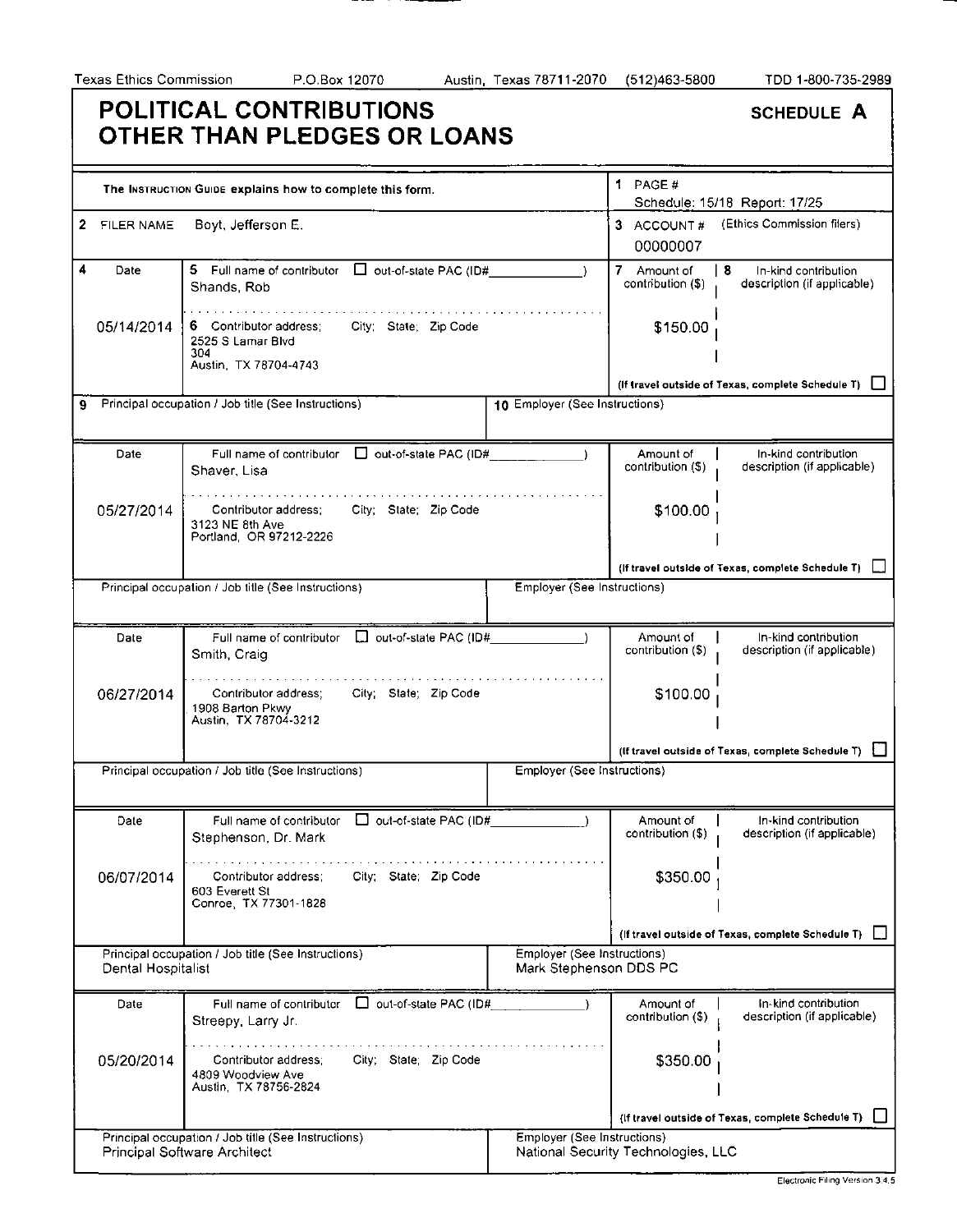|              | POLITICAL CONTRIBUTIONS<br>OTHER THAN PLEDGES OR LOANS                                         |                                |                                         | <b>SCHEDULE A</b>                                          |
|--------------|------------------------------------------------------------------------------------------------|--------------------------------|-----------------------------------------|------------------------------------------------------------|
|              | The Instruction Guide explains how to complete this form.                                      |                                | 1 PAGE #                                | Schedule: 16/18 Report: 18/25                              |
| 2 FILER NAME | Boyt, Jefferson E.                                                                             |                                | 3 ACCOUNT#<br>00000007                  | (Ethics Commission filers)                                 |
| 4<br>Date    | 5 Full name of contributor<br>$\Box$ out-of-state PAC (ID#<br>Sullivan, David                  |                                | $7 -$<br>Amount of<br>contribution (\$) | l 8<br>In-kind contribution<br>description (if applicable) |
| 05/20/2014   | 6 Contributor address:<br>City; State; Zip Code<br>1710 Waterston Ave<br>Austin, TX 78703-3937 |                                | \$100.00                                |                                                            |
|              |                                                                                                |                                |                                         | (If travel outside of Texas, complete Schedule T)          |
| 9            | Principal occupation / Job title (See Instructions)                                            | 10 Employer (See Instructions) |                                         |                                                            |
| Date         | out-of-state PAC (ID#<br>Full name of contributor<br>Terkel, Taylor                            |                                | Amount of<br>contribution (\$)          | In-kind contribution<br>description (if applicable)        |
| 06/18/2014   | Contributor address;<br>City; State; Zip Code<br>2209 Hancock Dr<br>Apt 14                     |                                | \$100.00                                |                                                            |
|              | Austin, TX 78756-2549                                                                          |                                |                                         | (If travel outside of Texas, complete Schedule T)          |
|              | Principal occupation / Job title (See Instructions)                                            | Employer (See Instructions)    |                                         |                                                            |
| Date         | Full name of contributor   out-of-state PAC (ID#<br>Thrash, Joe                                |                                | Amount of<br>contribution (\$)          | In-kind contribution<br>description (if applicable)        |
| 06/08/2014   | City; State; Zip Code<br>Contributor address:<br>1821 Far Gallant Dr<br>Austin, TX 78746-1810  |                                | \$100.00                                |                                                            |
|              |                                                                                                |                                |                                         | (If travel outside of Texas, complete Schedule T)          |
|              | Principal occupation / Job title (See Instructions)                                            | Employer (See Instructions)    |                                         |                                                            |
| Date         | out-of-state PAC (ID#<br>Full name of contributor<br>Trejo, Deborah                            |                                | Amount of<br>contribution (\$)          | In-kind contribution<br>description (if applicable)        |
| 05/09/2014   | City; State; Zip Code<br>Contributor address;<br>1717 Briar St<br>Austin, TX 78704-3421        |                                | \$100.00                                |                                                            |
|              |                                                                                                |                                |                                         | (If travel outside of Texas, complete Schedule T)          |
|              | Principal occupation / Job title (See Instructions)                                            | Employer (See Instructions)    |                                         |                                                            |
| Date         | Full name of contributor<br>out-of-state PAC (ID#<br>Troiano, Lewis                            |                                | Amount of<br>contribution (\$)          | In-kind contribution<br>description (if applicable)        |
| 06/27/2014   | City; State; Zip Code<br>Contributor address;<br>5907 Carleen Dr<br>Austin, TX 78757-4409      |                                | \$100.00                                |                                                            |
|              |                                                                                                |                                |                                         | (If travel outside of Texas, complete Schedule T)          |
|              | Principal occupation / Job title (See Instructions)                                            | Employer (See Instructions)    |                                         |                                                            |
|              |                                                                                                |                                |                                         |                                                            |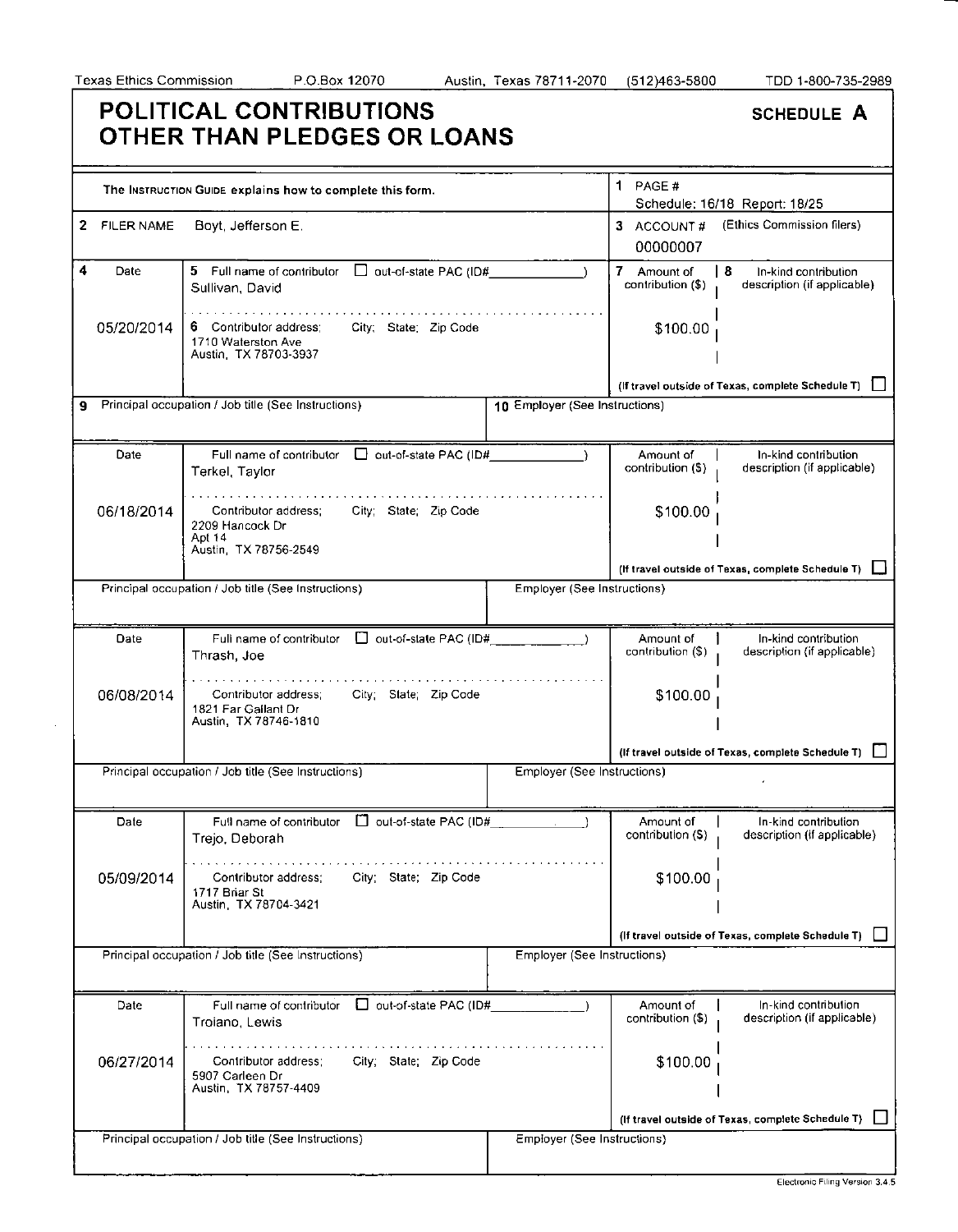#### Texas Ethics Commission P.O.Box 12070 Austin, Texas 78711-2070 (512)463-5800 TDD 1-800-735-2989 **POLITICAL CONTRIBUTIONS OTHER THAN PLEDGES OR LOANS**  1 PAGE # The INSTRUCTION GUIDE explains how to complete this form. Schedule: 17/18 Report: 19/25 2 FILER NAME Boyt, Jefferson E. 3 ACCOUNT # (Ethics Commission filers) 00000007 4 Date 5 Full name of contributor  $\Box$  out-of-state PAC (ID# 7 Amount of **8** In-kind contribution contribution (\$) description (if applicable) Tyree, Preston 6 Contributor address; 06/30/2014 City; State; Zip Code \$100.00 10648 Floral Park Dr Austin, TX 78759-5104 (If travel outside of Texas, complete Schedule T)  $\Box$ 9 Principal occupation / Job title (See Instructions) 10 Employer (See Instructions) Full name of contributor  $\Box$  out-of-state PAC (ID# Date Amount of In-kind contribution contribution (\$) description (if applicable) Vane, Mark 06/28/2014 \$100.00 Contributor address; City; State; Zip Code 6809 Via Correto Dr Austin, TX 78749-2757 (If travel outside of Texas, complete Schedule T)  $\Box$ Principal occupation / Job title (See Instructions) **Employer (See Instructions)** Employer (See Instructions) Full name of contributor  $\Box$  out-of-state PAC (ID# Amount of In-kind contribution Date contribution (\$) description (if applicable) Vog , Wallace . . . . . . . . . . . . . . 06/27/2014 Contributor address; City; State; Zip Code \$350.00 1805 Graveyard Point Rd Austin, TX 78734-2525 (If travel outside of Texas, complete Schedule T)  $\square$ Principal occupation / Job title (See Instructions) Employer (See Instructions) retired none Date Full name of contributor  $\Box$  out-of-state PAC (ID# Amount of In-kind contribution contribution (\$) description (if applicable) Warshaw, Larry . . *. . .* . . . . *.* . *.* . . 06/16/2014 Contributor address; City; State; Zip Code \$100.00 1000 E 8th St Austin, TX 78702-3249 Principal occupation / Job title (See Instructions) **Employer** (See Instructions)

|            |                                                                                            |                             |                                | (If travel outside of Texas, complete Schedule T)   |
|------------|--------------------------------------------------------------------------------------------|-----------------------------|--------------------------------|-----------------------------------------------------|
|            | Principal occupation / Job title (See Instructions)                                        | Employer (See Instructions) |                                |                                                     |
| Date       | $\Box$ out-of-state PAC (ID#<br>Full name of contributor<br>Weissmeier, Alicia             |                             | Amount of<br>contribution (\$) | In-kind contribution<br>description (if applicable) |
| 05/27/2014 | Contributor address:<br>City; State; Zip Code<br>59 Oak Dr<br>New Hyde Park, NY 11040-3328 |                             | \$100.00                       |                                                     |
|            |                                                                                            |                             |                                | (If travel outside of Texas, complete Schedule T) [ |
|            | Principal occupation / Job title (See Instructions)                                        | Employer (See Instructions) |                                |                                                     |

SCHEDULE A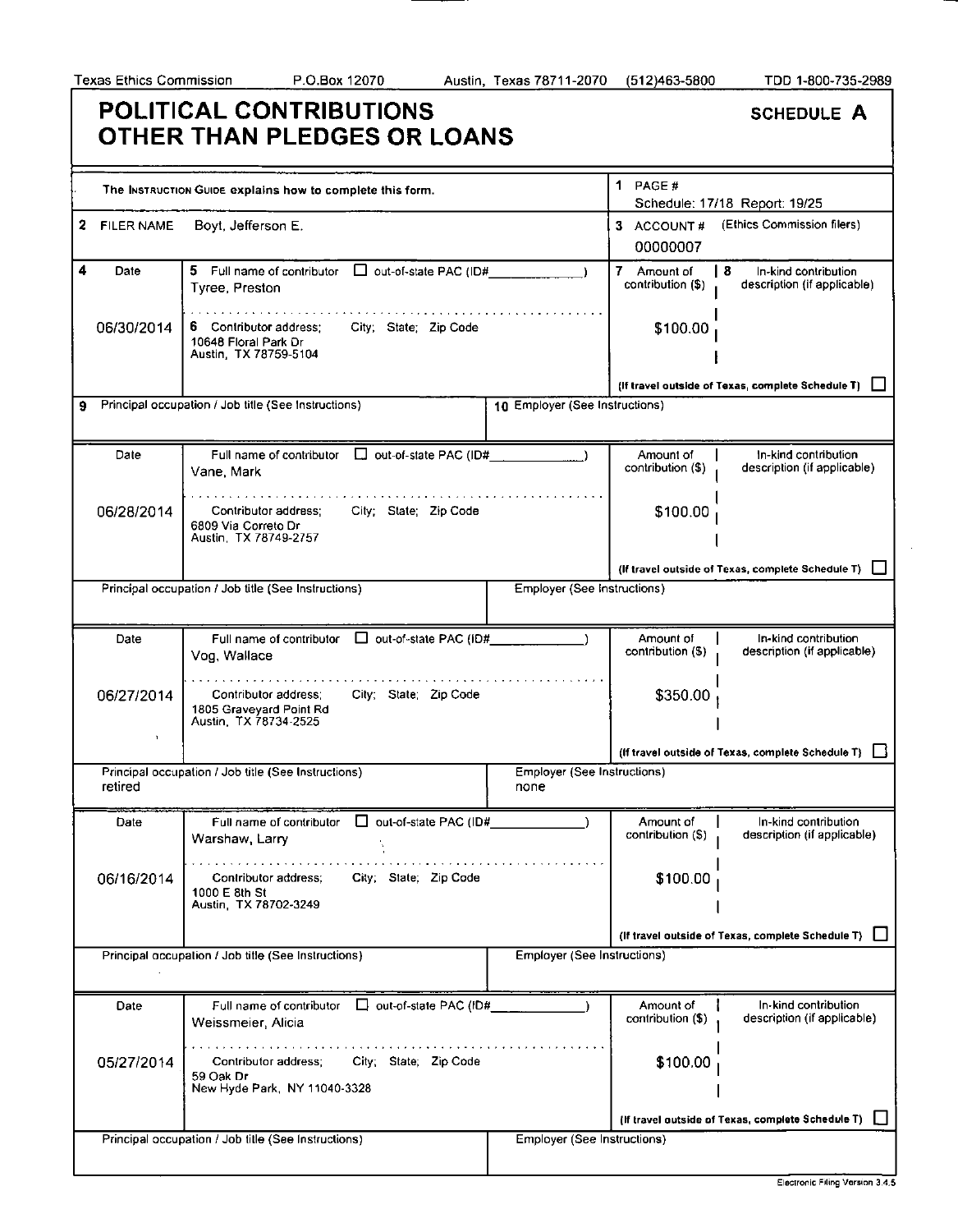## **POLITICAL CONTRIBUTIONS OTHER THAN PLEDGES OR LOANS**

| <b>SCHEDULE A</b> |  |
|-------------------|--|
|-------------------|--|

|              |                   | The INSTRUCTION GUIDE explains how to complete this form.                                   | 1 PAGE $#$<br>Schedule: 18/18 Report: 20/25                                                                    |  |  |
|--------------|-------------------|---------------------------------------------------------------------------------------------|----------------------------------------------------------------------------------------------------------------|--|--|
| $\mathbf{z}$ | <b>FILER NAME</b> | Boyt, Jefferson E.                                                                          | (Ethics Commission filers)<br>3 ACCOUNT#<br>00000007                                                           |  |  |
| 4            | Date              | Out-of-state PAC (ID#_<br>5 Full name of contributor<br>Wong, Joansandy                     | $\overline{I}$<br>l 8<br>Amount of<br>In-kind contribution<br>contribution (\$)<br>description (if applicable) |  |  |
|              | 06/16/2014        | 6 Contributor address;<br>City; State; Zip Code<br>3708 Pevetoe St<br>Austin, TX 78725-4725 | \$100.00                                                                                                       |  |  |
|              |                   |                                                                                             | (If travel outside of Texas, complete Schedule T)                                                              |  |  |
| 9            |                   | Principal occupation / Job title (See Instructions)<br>10 Employer (See Instructions)       |                                                                                                                |  |  |
|              |                   |                                                                                             |                                                                                                                |  |  |
|              | Date              | Full name of contributor   out-of-state PAC (ID#<br>Zbranek Firm, PC                        | In-kind contribution<br>Amount of<br>contribution (\$)<br>description (if applicable)                          |  |  |
|              | 06/10/2014        | Contributor address;<br>City; State; Zip Code<br>PO Box 2050                                | \$350.00                                                                                                       |  |  |
|              |                   | Liberty, TX 77575-2050                                                                      | (If travel outside of Texas, complete Schedule T)                                                              |  |  |
|              |                   | Principal occupation / Job title (See Instructions)<br>Employer (See Instructions)          |                                                                                                                |  |  |
|              |                   |                                                                                             |                                                                                                                |  |  |
|              |                   | ٠.                                                                                          | and the con-                                                                                                   |  |  |
|              |                   |                                                                                             |                                                                                                                |  |  |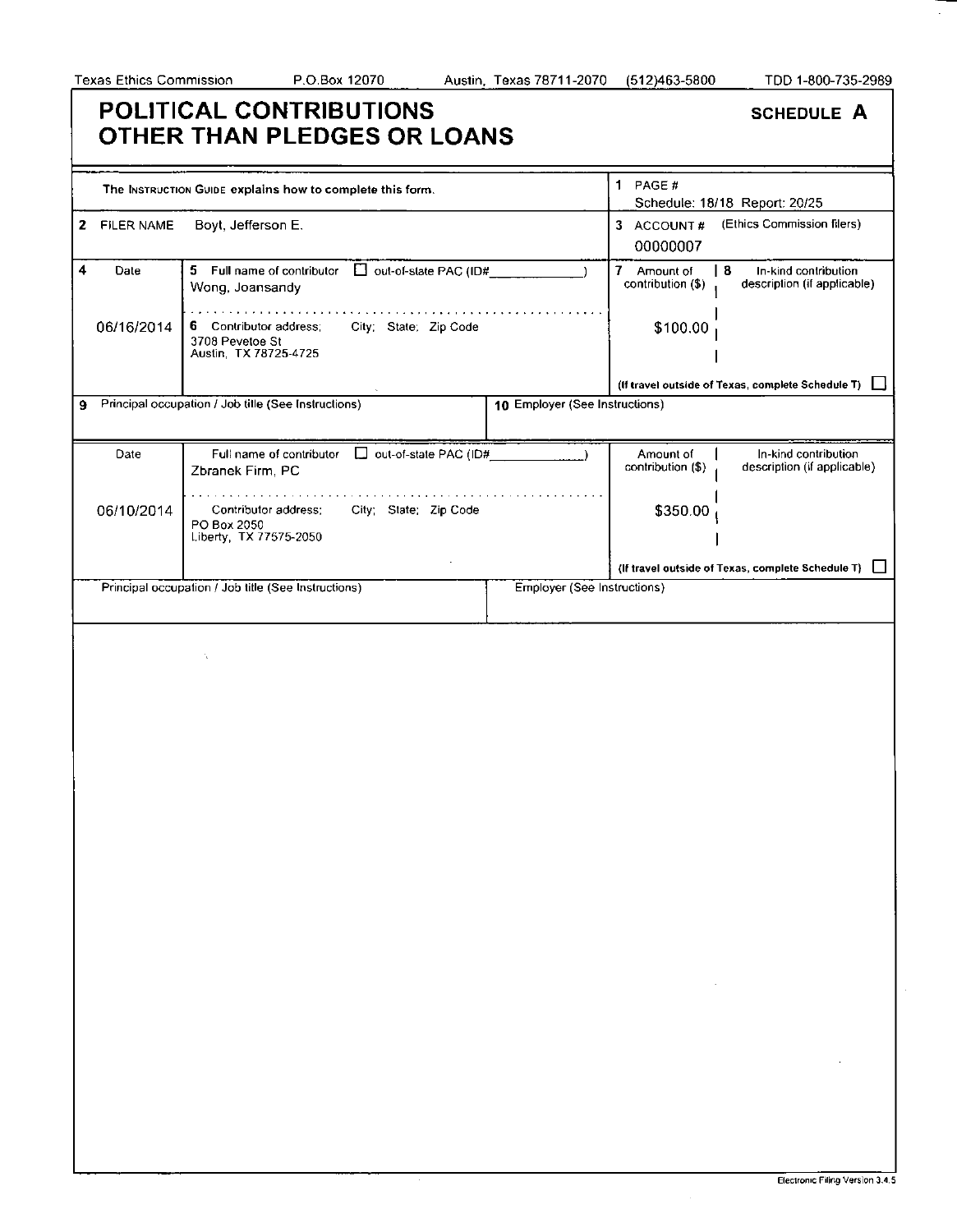$\sim$ 

| <b>LOANS</b>                                             |                                                              |                                                                       |                                                    |                  | <b>SCHEDULE E</b>              |
|----------------------------------------------------------|--------------------------------------------------------------|-----------------------------------------------------------------------|----------------------------------------------------|------------------|--------------------------------|
|                                                          | The INSTRUCTION GUIDE explains how to complete this form.    |                                                                       | 1 PAGE $#$<br>Schedule: 1/1 Report: 21/25          |                  |                                |
| 2 FILER NAME                                             | Boyt, Jefferson E.                                           |                                                                       | 3 ACCOUNT # (Ethics Commission filers)<br>00000007 |                  |                                |
| $\blacktriangleleft$                                     | TOTAL OF UNITEMIZED LOANS:                                   | つつつつつつ                                                                |                                                    | \$               | 5,025.00                       |
| 5 Date of Ioan<br>04/24/2014                             | 7 Name of lender<br>□<br>Boyt, Jefferson                     | out-of-state PAC (ID#____ ________                                    |                                                    | 9                | Loan Amount (\$)<br>\$25.00    |
| 6<br>Is lender a<br>financial Institution?               | Lender address:<br>8<br>City:<br>State:<br>5423 Shoalwood    | Zip Code                                                              |                                                    | 10 Interest rate |                                |
| No                                                       | Austin, TX 78756                                             |                                                                       |                                                    | 11 Maturity date | 11/04/2014                     |
|                                                          | 12 Principal occupation / Job title (See Instructions)       | 13 Employer (See Instructions)                                        |                                                    |                  |                                |
| 14 Description of Collateral<br>none<br>⊠                |                                                              | 15 Check if personal funds were deposited into political account<br>x |                                                    |                  |                                |
| 16 GUARANTOR<br><b>INFORMATION</b><br>$X$ not applicable | 17 Name of guarantor<br>18 Guarantor address; City; State;   | Zip Code                                                              |                                                    |                  | 19 Amount Guaranteed (\$)      |
| 20 Principal Occupation                                  |                                                              | 21 Employer                                                           |                                                    |                  |                                |
| Date of loan<br>06/30/2014                               | Name of lender<br>ப<br>Boyt, Jefferson                       | out-of-state PAC (ID#                                                 |                                                    |                  | Loan Amount (\$)<br>\$5,000.00 |
| is lender a<br>financial Institution?                    | City;<br>State; Zip Code<br>Lender address<br>5423 Shoalwood | .                                                                     |                                                    | Interest rate    |                                |
| No                                                       | Austin, TX 78756                                             |                                                                       |                                                    | Maturity date    | 11/04/2014                     |
|                                                          | Principal occupation / Job title (See Instructions)          | Employer (See Instructions)                                           |                                                    |                  |                                |
| Description of Collateral<br>none<br>⊠                   |                                                              | Check if personal funds were deposited into political account<br>Σ    |                                                    |                  |                                |
| <b>GUARANTOR</b><br><b>INFORMATION</b>                   | Name of guarantor                                            |                                                                       |                                                    |                  | Amount Guaranteed (\$)         |
| not applicable<br>⊠                                      | Guarantor address; City;<br>State;                           | Zip Code                                                              |                                                    |                  |                                |
| Principal Occupation                                     |                                                              | <b>Employer</b>                                                       |                                                    |                  |                                |
|                                                          |                                                              |                                                                       |                                                    |                  |                                |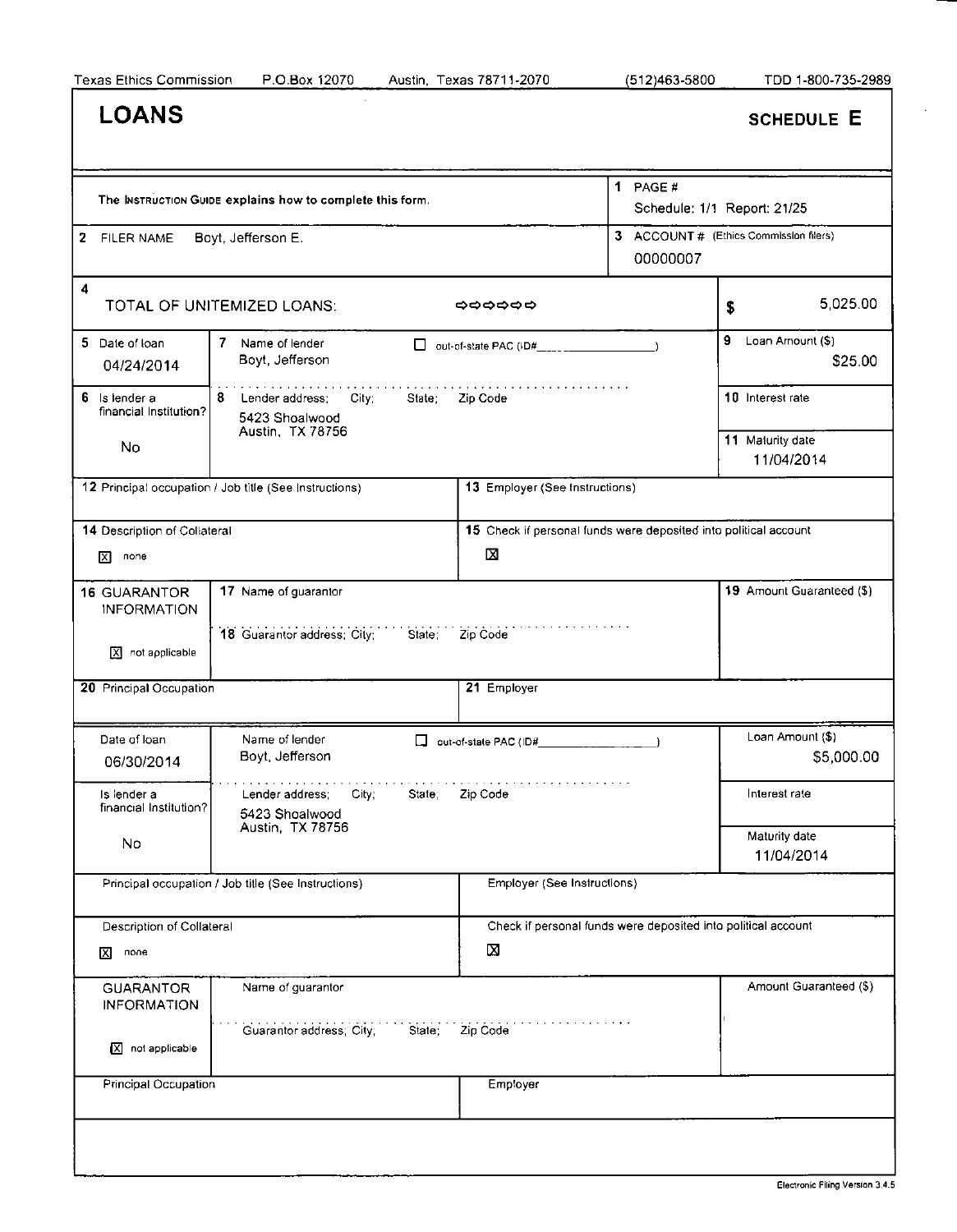Texas Ethics Commission P.O.Box 12070 Austin, Texas 78711-2070 (512)463-5800 TDD 1-800-735-2989

|                                                                                          | <b>POLITICAL EXPENDITURES</b>                                                                                                                                                                                                                                                                                                                                                                    | <b>SCHEDULE F</b>                                                                                                                                                                                                   |  |
|------------------------------------------------------------------------------------------|--------------------------------------------------------------------------------------------------------------------------------------------------------------------------------------------------------------------------------------------------------------------------------------------------------------------------------------------------------------------------------------------------|---------------------------------------------------------------------------------------------------------------------------------------------------------------------------------------------------------------------|--|
| Advertising Expense<br>Accounting/Banking<br>Consulting Expense<br>Event Expense<br>Fees | <b>EXPENDITURE CATEGORIES</b><br>Gifts/Awards/Memorial Expense<br>Salaries/Wages/Contract Labor<br><b>Legal Services</b><br>Solicitation/Fundraising Expense<br>Food/Beverage Expense<br><b>Travel In District</b><br>Polling Expense<br><b>Travel Out Of District</b><br><b>Printing Expense</b><br>Office Overhead/Rental Expense<br>The Instruction Guipe explains how to complete this form. | Loan Repayment/Reimbursement<br><b>Transportation Equipment &amp; Related Expense</b><br>Contributions/Donations Made By<br>Candidate/Officeholder/Political Committee<br>OTHER (enter a category not listed above) |  |
| 1 PAGE #<br>Schedule: 1/3 Report: 22/25                                                  | 2 FILER NAME<br>Boyt, Jefferson E.                                                                                                                                                                                                                                                                                                                                                               | 3 ACCOUNT # (TEC filers)<br>00000007                                                                                                                                                                                |  |
| 4 Date                                                                                   | 5 Payee name                                                                                                                                                                                                                                                                                                                                                                                     |                                                                                                                                                                                                                     |  |
| 05/05/2014                                                                               | <b>First Data Merchant Services</b>                                                                                                                                                                                                                                                                                                                                                              |                                                                                                                                                                                                                     |  |
| 6 Amount $(\overline{\$})$<br>\$0.20                                                     | 7 Payee address<br>City. State.<br>Zip Code<br>5565 Glenridge Connector NE<br>Atlanta, GA 30342                                                                                                                                                                                                                                                                                                  |                                                                                                                                                                                                                     |  |
| 8<br><b>PURPOSE</b><br>ОF<br><b>EXPENDITURE</b>                                          | (a) Category (See Categories listed at the top of this schedule)<br>Accounting/Banking                                                                                                                                                                                                                                                                                                           | (b) Description<br>(If travel outside of Texas, complete Schedule T)<br>merchant account fees                                                                                                                       |  |
| 9 Complete ONLY if<br>direct expenditure<br>to benefit C/OH                              | Candidate / Officeholder name                                                                                                                                                                                                                                                                                                                                                                    | Office held:<br>Office sought:                                                                                                                                                                                      |  |
| Date                                                                                     | Payee name                                                                                                                                                                                                                                                                                                                                                                                       |                                                                                                                                                                                                                     |  |
| 05/05/2014                                                                               | <b>First Data Merchant Services</b>                                                                                                                                                                                                                                                                                                                                                              |                                                                                                                                                                                                                     |  |
| Amount (\$)<br>\$0.03                                                                    | Payee address<br>Zip Code<br>City: State:<br>5565 Glenridge Connector NE<br>Atlanta, GA 30342                                                                                                                                                                                                                                                                                                    |                                                                                                                                                                                                                     |  |
| <b>PURPOSE</b><br>ОF<br><b>EXPENDITURE</b>                                               | Category (See Categories listed at the top of this schedule)<br>Accounting/Banking                                                                                                                                                                                                                                                                                                               | Description<br>(If travel outside of Texas, complete Schedule T)  <br>merchant account fees                                                                                                                         |  |
| Complete ONLY if<br>direct expenditure<br>to benefit C/OH                                | Candidate / Officeholder name                                                                                                                                                                                                                                                                                                                                                                    | Office sought:<br>Office held:                                                                                                                                                                                      |  |
| Date                                                                                     | Payee name                                                                                                                                                                                                                                                                                                                                                                                       |                                                                                                                                                                                                                     |  |
| 06/03/2014                                                                               | <b>First Data Merchant Services</b>                                                                                                                                                                                                                                                                                                                                                              |                                                                                                                                                                                                                     |  |
| Amount (\$)<br>\$72.18                                                                   | Payee address<br>City: State: Zip Code<br>5565 Glenridge Connector NE<br>Atlanta, GA 30342                                                                                                                                                                                                                                                                                                       |                                                                                                                                                                                                                     |  |
| <b>PURPOSE</b><br>OF<br><b>EXPENDITURE</b>                                               | Category (See Categories listed at the top of this schedule)<br>Accounting/Banking                                                                                                                                                                                                                                                                                                               | Description<br>(If travel outside of Texas, complete Schedule T)<br>merchant account fees                                                                                                                           |  |
| Complete ONLY if<br>direct expenditure<br>to benefit C/OH                                | Candidate / Officeholder name                                                                                                                                                                                                                                                                                                                                                                    | Office sought:<br>Office held:                                                                                                                                                                                      |  |
| Date                                                                                     | Payee name                                                                                                                                                                                                                                                                                                                                                                                       |                                                                                                                                                                                                                     |  |
| 06/03/2014                                                                               | First Data Merchant Services                                                                                                                                                                                                                                                                                                                                                                     |                                                                                                                                                                                                                     |  |
| Amount (\$)<br>\$40.57                                                                   | Payee address<br>City, State,<br>Zip Code<br>5565 Glenridge Connector NE<br>Atlanta, GA 30342                                                                                                                                                                                                                                                                                                    |                                                                                                                                                                                                                     |  |
| <b>PURPOSE</b><br>OF.<br><b>EXPENDITURE</b>                                              | Category (See Categories listed at the top of this schedule)<br>Accounting/Banking                                                                                                                                                                                                                                                                                                               | (If travel outside of Texas, complete Schedule T).<br>Description<br>merchant account fees                                                                                                                          |  |
| Complete ONLY if<br>direct expenditure<br>to benefit C/OH                                | Candidate / Officeholder name                                                                                                                                                                                                                                                                                                                                                                    | Office held:<br>Office sought:                                                                                                                                                                                      |  |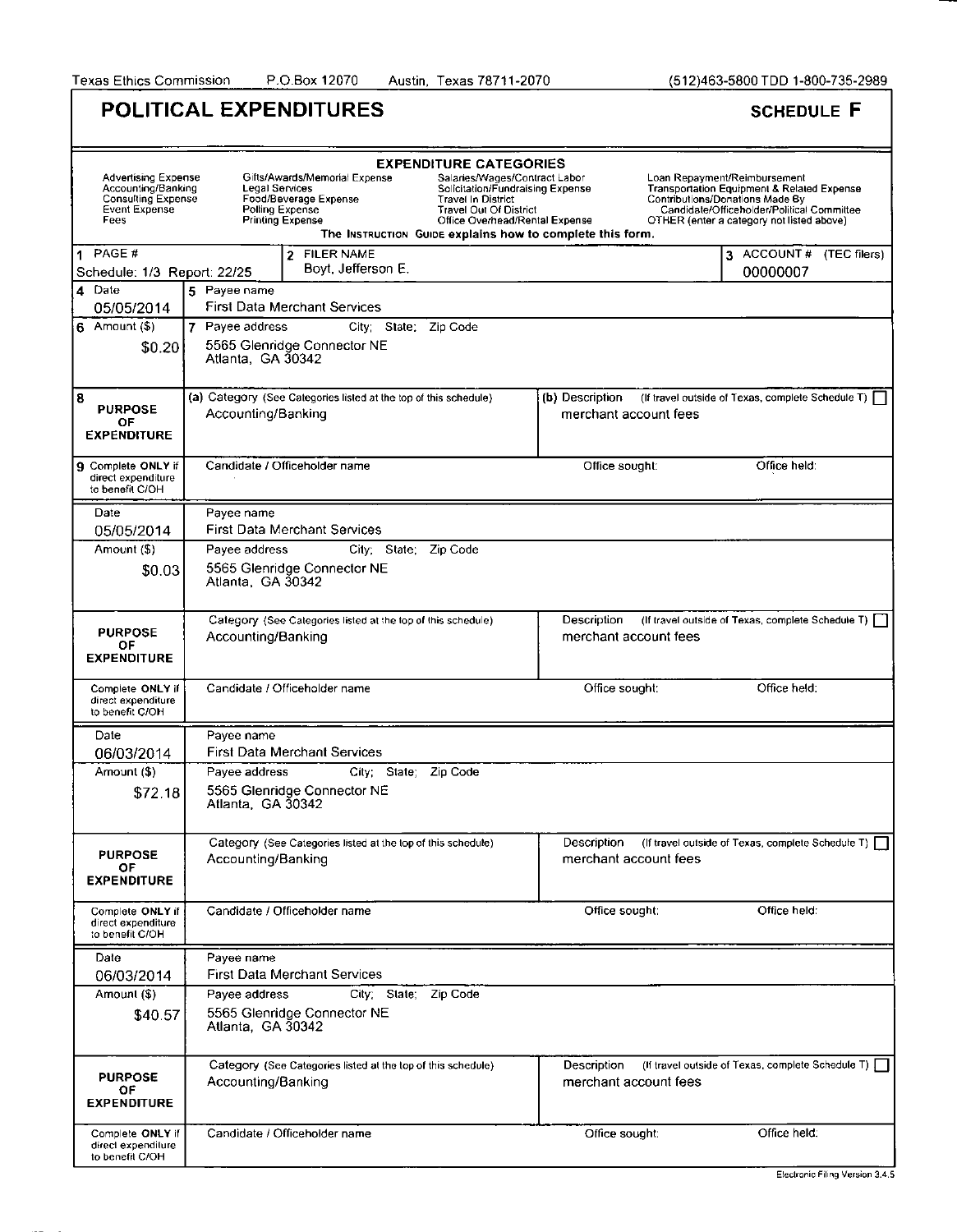Texas Ethics Commission P.O.Box 12070 Austin, Texas 78711-2070 (512)463-5800 TDD 1-800-735-2989

| <b>POLITICAL EXPENDITURES</b>                                                                   | <b>SCHEDULE F</b>                                                                                                                                                                                                                                                                                                                                                    |                                                                                            |                                                                                                                                                                                                                     |  |  |
|-------------------------------------------------------------------------------------------------|----------------------------------------------------------------------------------------------------------------------------------------------------------------------------------------------------------------------------------------------------------------------------------------------------------------------------------------------------------------------|--------------------------------------------------------------------------------------------|---------------------------------------------------------------------------------------------------------------------------------------------------------------------------------------------------------------------|--|--|
| <b>Advertising Expense</b><br>Accounting/Banking<br>Consulting Expense<br>Event Expense<br>Fees | <b>EXPENDITURE CATEGORIES</b><br>Gilts/Awards/Memorial Expense<br>Salaries/Wages/Contract Labor<br>Legal Services<br>Solicitation/Fundraising Expense<br>Food/Beverage Expense<br>Travel In District<br>Polling Expense<br>Travel Out Of District<br>Printing Expense<br>Office Overhead/Rental Expense<br>The INSTRUCTION GUIDE explains how to complete this form. |                                                                                            | Loan Repayment/Reimbursement<br><b>Transportation Equipment &amp; Related Expense</b><br>Contributions/Donations Made By<br>Candidate/Officeholder/Political Committee<br>OTHER (enter a category not listed above) |  |  |
| $1$ PAGE#<br>Schedule: 2/3 Report: 23/25                                                        | 2 FILER NAME<br>Boyt, Jefferson E.                                                                                                                                                                                                                                                                                                                                   |                                                                                            | 3 ACCOUNT # (TEC filers)<br>00000007                                                                                                                                                                                |  |  |
| 4 Date<br>06/03/2014                                                                            | 5 Payee name<br>First Data Merchant Services                                                                                                                                                                                                                                                                                                                         |                                                                                            |                                                                                                                                                                                                                     |  |  |
| $6$ Amount $(5)$<br>\$106.25                                                                    | 7 Payee address<br>City; State; Zip Code<br>5565 Glenridge Connector NE<br>Atlanta, GA 30342                                                                                                                                                                                                                                                                         |                                                                                            |                                                                                                                                                                                                                     |  |  |
| 8<br><b>PURPOSE</b><br>OF<br><b>EXPENDITURE</b>                                                 | (a) Category (See Categories listed at the top of this schedule)<br>Accounting/Banking                                                                                                                                                                                                                                                                               | (b) Description<br>merchant account fees                                                   | (If travel outside of Texas, complete Schedule T)                                                                                                                                                                   |  |  |
| 9 Complete ONLY if<br>direct expenditure<br>to benefit C/OH                                     | Candidate / Officeholder name                                                                                                                                                                                                                                                                                                                                        | Office sought:                                                                             | Office held:                                                                                                                                                                                                        |  |  |
| Date<br>05/20/2014                                                                              | Payee name<br>NGP Van, Inc.                                                                                                                                                                                                                                                                                                                                          |                                                                                            |                                                                                                                                                                                                                     |  |  |
| Amount (\$)                                                                                     | Payee address<br>City: State:<br>Zip Code                                                                                                                                                                                                                                                                                                                            |                                                                                            |                                                                                                                                                                                                                     |  |  |
| \$450.00                                                                                        | 1101 15th Street, NW, Suite 500<br>Washington, DC 20005                                                                                                                                                                                                                                                                                                              |                                                                                            |                                                                                                                                                                                                                     |  |  |
| <b>PURPOSE</b><br>OF.<br><b>EXPENDITURE</b>                                                     | Category (See Categories listed at the top of this schedule)<br>Description<br>(If travel outside of Texas, complete Schedule T) [<br>Office Overhead/Rental Expense<br>Database software                                                                                                                                                                            |                                                                                            |                                                                                                                                                                                                                     |  |  |
|                                                                                                 |                                                                                                                                                                                                                                                                                                                                                                      |                                                                                            |                                                                                                                                                                                                                     |  |  |
| Complete ONLY if<br>direct expenditure<br>to benefit C/OH                                       | Candidate / Officeholder name                                                                                                                                                                                                                                                                                                                                        | Office sought.                                                                             | Office held:                                                                                                                                                                                                        |  |  |
| Date                                                                                            | Pavee name                                                                                                                                                                                                                                                                                                                                                           |                                                                                            |                                                                                                                                                                                                                     |  |  |
| 05/22/2014                                                                                      | Pour House Pub                                                                                                                                                                                                                                                                                                                                                       |                                                                                            |                                                                                                                                                                                                                     |  |  |
| Amount (\$)<br>\$107.64                                                                         | Payee address<br>State:<br>Zip Code<br>City:<br>6701 Burnet Rd<br>Austin, TX 78757                                                                                                                                                                                                                                                                                   |                                                                                            |                                                                                                                                                                                                                     |  |  |
| <b>PURPOSE</b><br>ОF<br><b>EXPENDITURE</b>                                                      | Category (See Categories listed at the top of this schedule)<br>Event Expense                                                                                                                                                                                                                                                                                        | Description<br>kick-off event expenses                                                     | (If travel outside of Texas, complete Schedule T)                                                                                                                                                                   |  |  |
| Complete ONLY if<br>direct expenditure<br>to benefit C/OH                                       | Candidate / Officeholder name                                                                                                                                                                                                                                                                                                                                        | Office sought:                                                                             | Office held:                                                                                                                                                                                                        |  |  |
| Date                                                                                            | Payee name                                                                                                                                                                                                                                                                                                                                                           |                                                                                            |                                                                                                                                                                                                                     |  |  |
| 05/20/2014                                                                                      | Susan Harry Consulting, LLC                                                                                                                                                                                                                                                                                                                                          |                                                                                            |                                                                                                                                                                                                                     |  |  |
| Amount (S)<br>\$1,325.00                                                                        | Zip Code<br>Payee address<br>City: State:<br>P.O. Box 301074<br>Austin, TX 78703                                                                                                                                                                                                                                                                                     |                                                                                            |                                                                                                                                                                                                                     |  |  |
| <b>PURPOSE</b><br>ΟF<br><b>EXPENDITURE</b>                                                      | Category (See Categories listed at the top of this schedule)<br>Consulting Expense                                                                                                                                                                                                                                                                                   | (If travel outside of Texas, complete Schedule T) [<br>Fundraising & compliance consulting |                                                                                                                                                                                                                     |  |  |
| Complete ONLY if<br>direct expenditure<br>to benefit C/OH                                       | Candidate / Officeholder name                                                                                                                                                                                                                                                                                                                                        | Office sought:                                                                             | Office held:                                                                                                                                                                                                        |  |  |

 $\bar{\gamma}$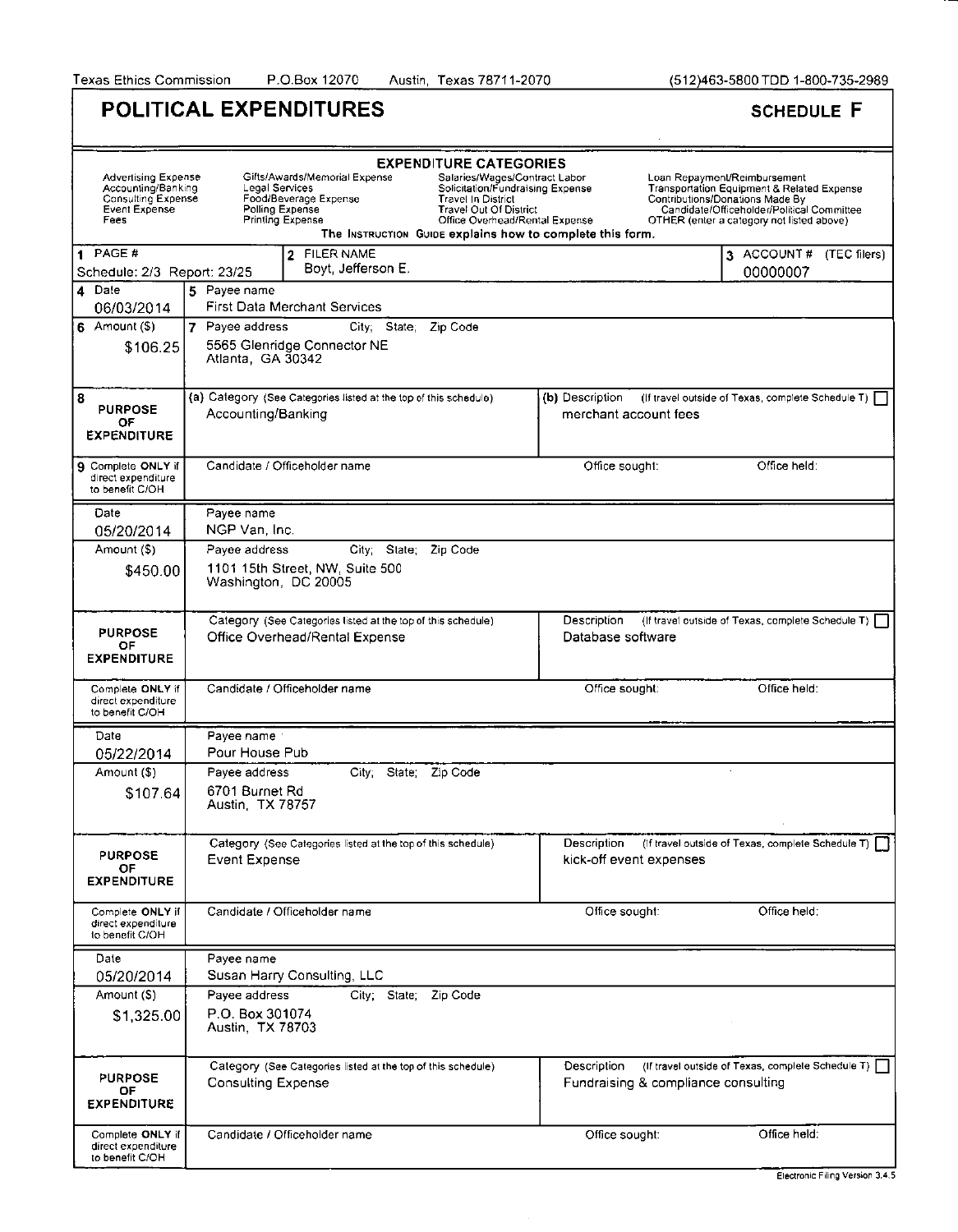Texas Ethics Commission P.O.Box 12070 Austin, Texas 78711-2070 (512)463-5800 TDD 1-800-735-2989

| <b>POLITICAL EXPENDITURES</b>                                                            | <b>SCHEDULE F</b>                                                                                                                                                                                                                                                                                                                                 |                                                                                                                                                                                                                     |                                                   |  |  |  |  |  |
|------------------------------------------------------------------------------------------|---------------------------------------------------------------------------------------------------------------------------------------------------------------------------------------------------------------------------------------------------------------------------------------------------------------------------------------------------|---------------------------------------------------------------------------------------------------------------------------------------------------------------------------------------------------------------------|---------------------------------------------------|--|--|--|--|--|
| <b>EXPENDITURE CATEGORIES</b>                                                            |                                                                                                                                                                                                                                                                                                                                                   |                                                                                                                                                                                                                     |                                                   |  |  |  |  |  |
| Advertising Expense<br>Accounting/Banking<br>Consulting Expense<br>Event Expense<br>Fees | Gifts/Awards/Memorial Expense<br>Salaries/Wages/Contract Labor<br>Solicitation/Fundraising Expense<br>Legal Services<br>Food/Beverage Expense<br>Travel In District<br>Polling Expense<br><b>Travel Out Of District</b><br><b>Printing Expense</b><br>Office Overhead/Rental Expense<br>The INSTRUCTION GUIDE explains how to complete this form. | Loan Repayment/Reimbursement<br><b>Transportation Equipment &amp; Related Expense</b><br>Contributions/Donations Made By<br>Candidate/Officeholder/Political Committee<br>OTHER (enter a category not listed above) |                                                   |  |  |  |  |  |
| 1<br>PAGE#<br>Schedule: 3/3 Report: 24/25                                                |                                                                                                                                                                                                                                                                                                                                                   | 3 ACCOUNT # (TEC filers)<br>00000007                                                                                                                                                                                |                                                   |  |  |  |  |  |
| Date<br>4<br>06/06/2014                                                                  | 5 Payee name<br>Susan Harry Consulting, LLC                                                                                                                                                                                                                                                                                                       |                                                                                                                                                                                                                     |                                                   |  |  |  |  |  |
| Amount (\$)<br>6<br>\$1,325.00                                                           | 7 Payee address<br>City; State, Zip Code<br>P.O. Box 301074<br>Austin, TX 78703                                                                                                                                                                                                                                                                   |                                                                                                                                                                                                                     |                                                   |  |  |  |  |  |
| 8<br><b>PURPOSE</b><br>ΟF<br><b>EXPENDITURE</b>                                          | (a) Category (See Categories listed at the top of this schedule)<br><b>Consulting Expense</b>                                                                                                                                                                                                                                                     | (b) Description<br>Fundraising & compliance consulting                                                                                                                                                              | (If travel outside of Texas, complete Schedule T) |  |  |  |  |  |
| <b>9</b> Complete ONLY if<br>direct expenditure<br>to benefit C/OH                       | Candidate / Officeholder name                                                                                                                                                                                                                                                                                                                     | Office sought:                                                                                                                                                                                                      | Office held:                                      |  |  |  |  |  |
| Date<br>06/11/2014                                                                       | Payee name<br><b>Texas Democratic Party</b>                                                                                                                                                                                                                                                                                                       |                                                                                                                                                                                                                     |                                                   |  |  |  |  |  |
| Amount (S)<br>\$550.00                                                                   | Payee address<br>City: State: Zip Code<br>4818 East Ben White Blvd., Suite 104<br>Austin, TX 78741                                                                                                                                                                                                                                                |                                                                                                                                                                                                                     |                                                   |  |  |  |  |  |
| <b>PURPOSE</b><br>O۴<br><b>EXPENDITURE</b>                                               | Category (See Categories listed at the top of this schedule)<br>Fees                                                                                                                                                                                                                                                                              | Description<br>voter data                                                                                                                                                                                           | (If travel outside of Texas, complete Schedule T) |  |  |  |  |  |
| Complete ONLY if<br>direct expenditure<br>to benefit C/OH                                | Candidate / Officeholder name                                                                                                                                                                                                                                                                                                                     | Office held:                                                                                                                                                                                                        |                                                   |  |  |  |  |  |
| Date<br>06/25/2014                                                                       | Payee name<br>YStrategy                                                                                                                                                                                                                                                                                                                           |                                                                                                                                                                                                                     |                                                   |  |  |  |  |  |
| Amount (\$)<br>\$959.96                                                                  | Payee address<br>Zip Code<br>City: State:<br>603 West 13th St.<br>Suite 2G<br>Austin, TX 78701                                                                                                                                                                                                                                                    |                                                                                                                                                                                                                     |                                                   |  |  |  |  |  |
| <b>PURPOSE</b><br>ОF<br><b>EXPENDITURE</b>                                               | Category (See Categories listed at the top of this schedule)<br><b>Consulting Expense</b>                                                                                                                                                                                                                                                         | Description<br>Website design and consulting services                                                                                                                                                               | (If travel outside of Texas, complete Schedule T) |  |  |  |  |  |
| Compiete ONLY if<br>direct expenditure<br>to benefit C/OH                                | Candidate / Officeholder name                                                                                                                                                                                                                                                                                                                     | Office sought.                                                                                                                                                                                                      | Office held:                                      |  |  |  |  |  |
|                                                                                          |                                                                                                                                                                                                                                                                                                                                                   |                                                                                                                                                                                                                     |                                                   |  |  |  |  |  |